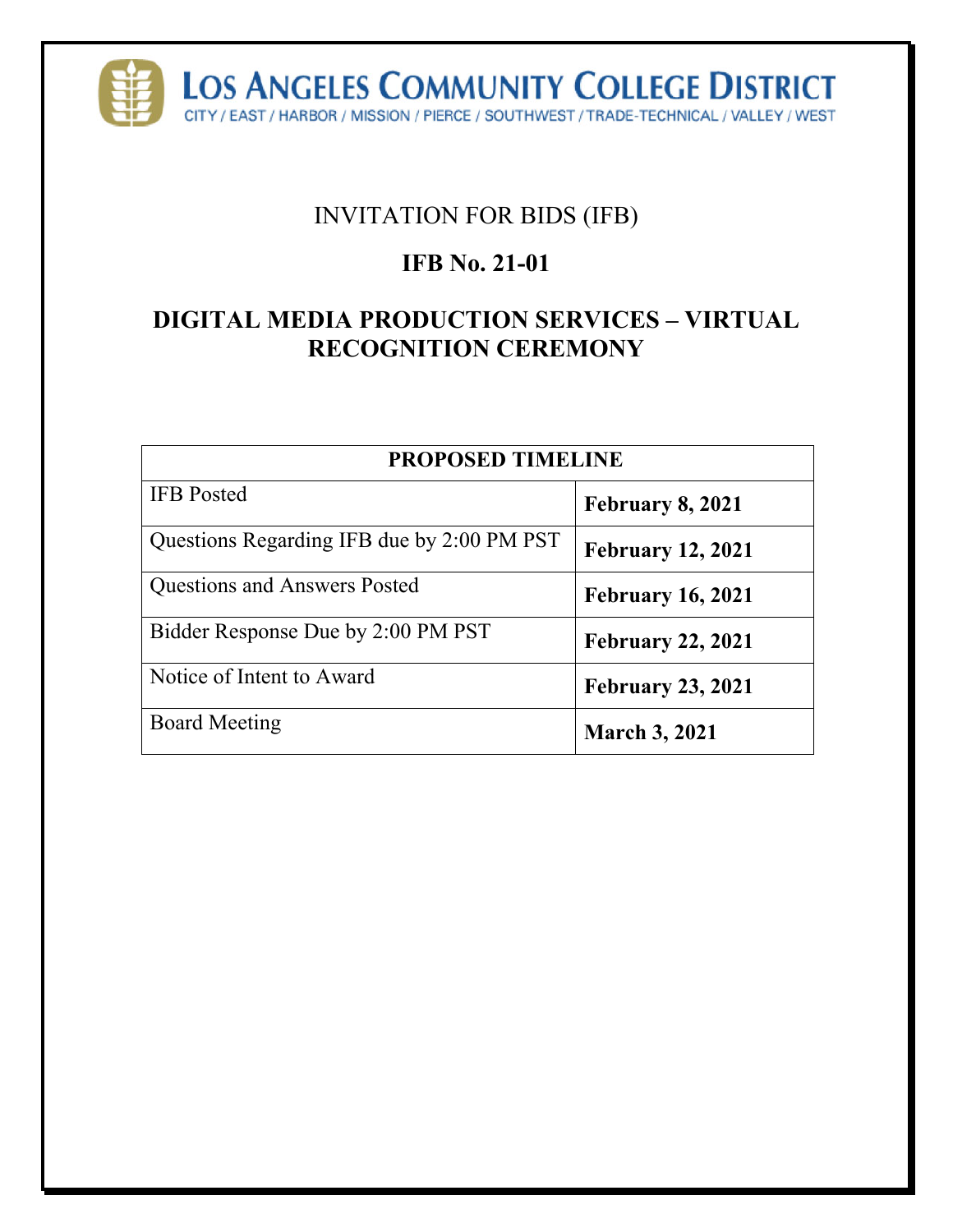

## INVITATION FOR BID (IFB) **IFB 21-01**

# **DIGITAL MEDIA PRODUCTION SERVICES - VIRTUAL RECOGNITION CEREMONY**

# **TABLE OF CONTENTS**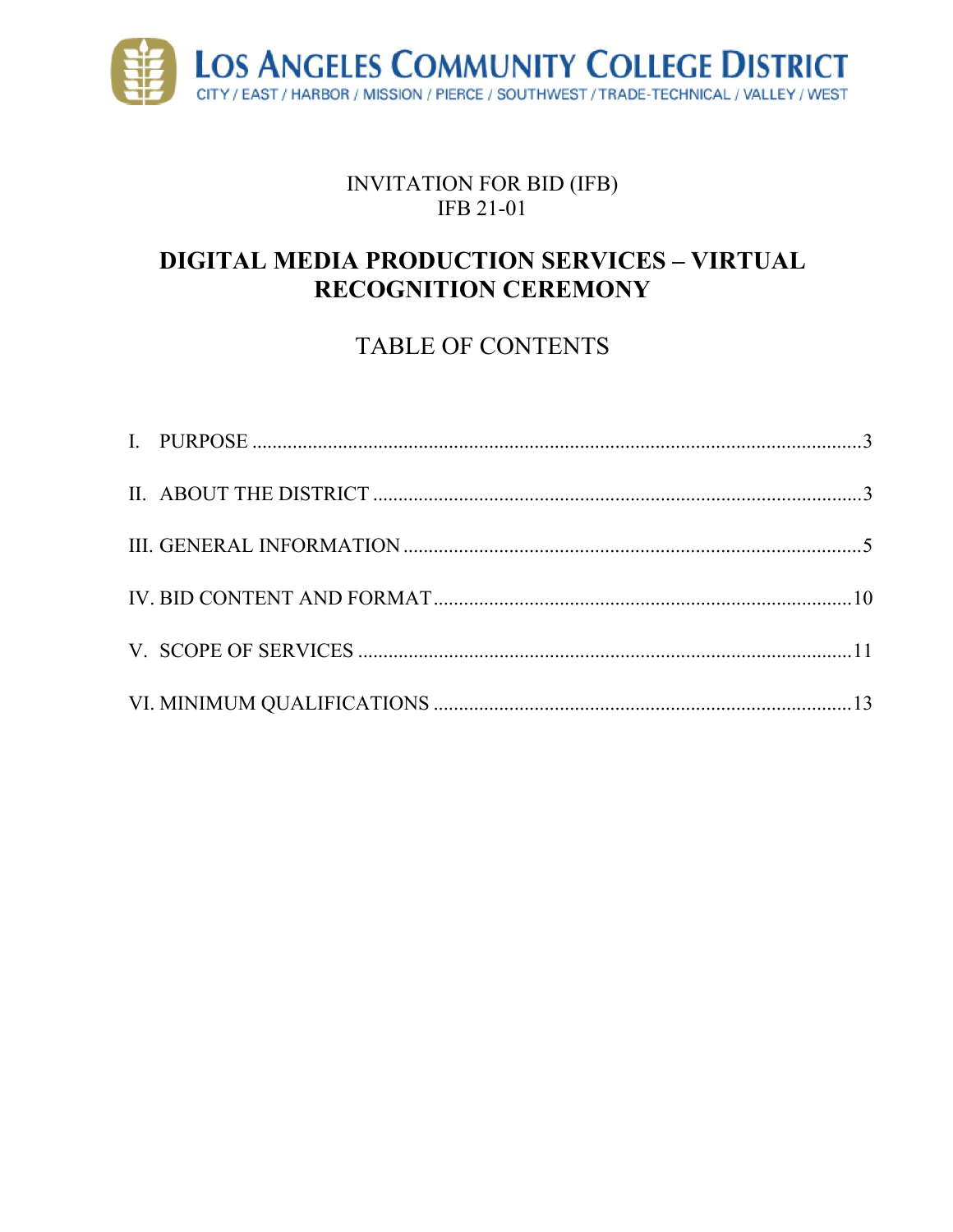

# **INVITATION FOR BID– 21-01 Digital Media Production Services – Virtual Recognition Ceremony**

## **I. PURPOSE**

The Los Angeles Community College District (LACCD) seeks responses to this Invitation for Bid (IFB) from qualified companies to provide full-service digital media, video and photography production services for the primary purposes of producing separate virtual recognition ceremonies for eight colleges of LACCD to broadcast on June 8, 2021. The selected company will also be engaged to produce a district-wide African American virtual recognition ceremony scheduled to broadcast on May 25, 2021.

#### **II. ABOUT THE DISTRICT**

The Los Angeles Community College District ("District") was organized in 1969 and is governed by an elected Board of Trustees and is part of the statewide California Community College system. Members of the Board of Trustees are elected at large to serve four-year terms. The District is the largest community college district in California and one of the largest in the nation.

The District serves a population of several million residents in southern California within an area of nearly 900 square miles of metropolitan Los Angeles and the County of Los Angeles that includes more than 30 incorporated cities unincorporated communities. The District extends from Agoura Hills in the western part of the San Fernando Valley to the City of San Fernando in the northeast. The service area includes Culver City on the western side of the greater Los Angeles basin, Monterey Park and San Gabriel on the east side as well as Palos Verdes Estates and San Pedro to the south.

In keeping with its mission, the District provides about 230,000 full and part-time students each year with comprehensive lower-division general education, career and technical education, transfer education, credit and non-credit instructional programs geared to meet the needs of the communities its colleges serve and which meet the changing needs of students for academic and career preparation, civic engagement, and lifelong learning. The District has nine fully accredited colleges: East Los Angeles College, Los Angeles City College, Los Angeles Harbor College, Los Angeles Mission College, Los Angeles Southwest College, Los Angeles Trade-Technical College, Los Angeles Valley College, Los Angeles Pierce College, and West Los Angeles College. The physical footprint of colleges ranges in size from twenty-two acres (Los Angeles Trade Tech College) to over four hundred fifty acres (Los Angeles Pierce College). In addition, the District has off-campus satellite centers: Van de Kamp Innovation Center located in Atwater Village, the South Gate Education Center in the City of South Gate, and an administrative building located near East Los Angeles College identified as the Corporate Center in Monterey Park, and the District Administrative Offices known as the Educational Services Center in downtown Los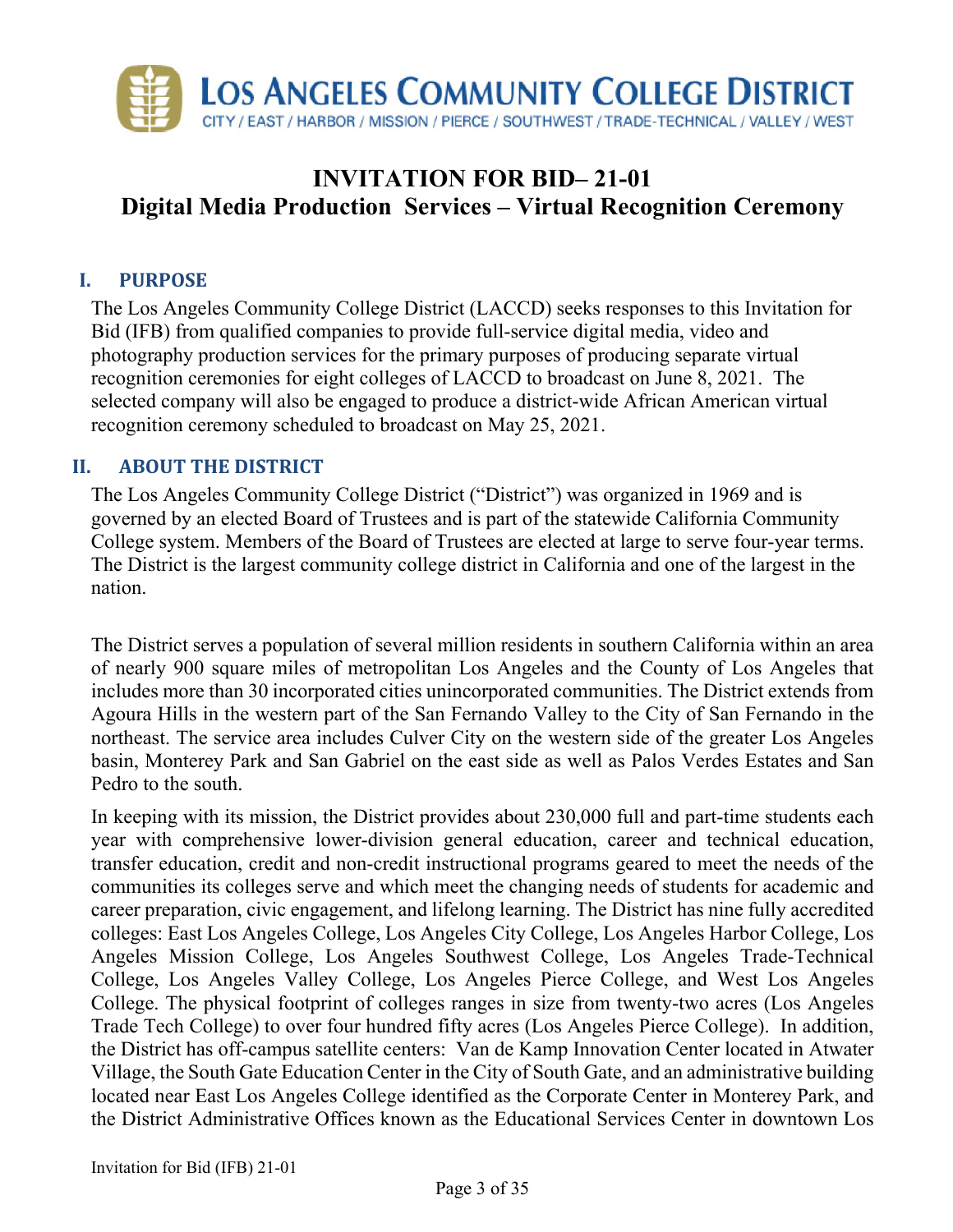

Angeles. Within the District, taxpayer approved bond programs have helped provide new and upgraded facilities at District sites and the nine colleges, including, among other projects, newly constructed classroom and instructional laboratory buildings, learning resource centers (libraries with specialized learning/tutoring centers) as well as original instructional buildings, parking structures, maintenance yards, athletic fields and gymnasiums. The District's 2020-2021 budget totaled \$5.6 billion. This amount included \$3.9 billion of Proposition A, AA, and Measures J and CC Bonds in the Building Fund.

Student demographics of largest enrollment include more than 58.6 percent who identify as Hispanic/Latinx; 14.9 percent as White; 8.8 percent as African American, 6.5 percent as Asian. In the 2019-20 Academic Year, the District conferred several awards to students, including twoyear degrees, degrees for transfer and certificates. The District maintains an active free-tuition program available to all first-time, full-time students, regardless of age, race/ethnicity or demographic background. More than 10,000 students are currently part of the Los Angeles College Promise Program. The District's commencement events, currently identified as our Virtual Recognition Ceremonies, honoring the class of 2021, serve as the culmination of a student's academic achievements--a milestone shared with those who supported, taught, mentored, and inspired the student throughout their time in an academic program.

The below chart displays the estimated number of participants in the District's virtual recognition ceremony in 2020.

Please visit www.laccd.edu where additional background information can be found about the District.

|                                            | <b>Estimated</b><br><b>Number of</b> |  |  |
|--------------------------------------------|--------------------------------------|--|--|
| <b>College</b>                             | <b>2020 Graduates</b>                |  |  |
|                                            | by College                           |  |  |
| <b>East Los Angeles College</b>            | 1,507                                |  |  |
| <b>Los Angeles Harbor College</b>          | 932                                  |  |  |
| <b>Los Angeles Mission College</b>         | 855                                  |  |  |
| <b>Los Angeles Pierce College</b>          | 1,380                                |  |  |
| <b>Los Angeles Southwest College</b>       | 618                                  |  |  |
| <b>Los Angeles Trade Technical College</b> | 1,076                                |  |  |
| <b>Los Angeles Valley College</b>          | 1,341                                |  |  |
| <b>West Los Angeles College</b>            | 1,725                                |  |  |
| <b>African American</b>                    | 500                                  |  |  |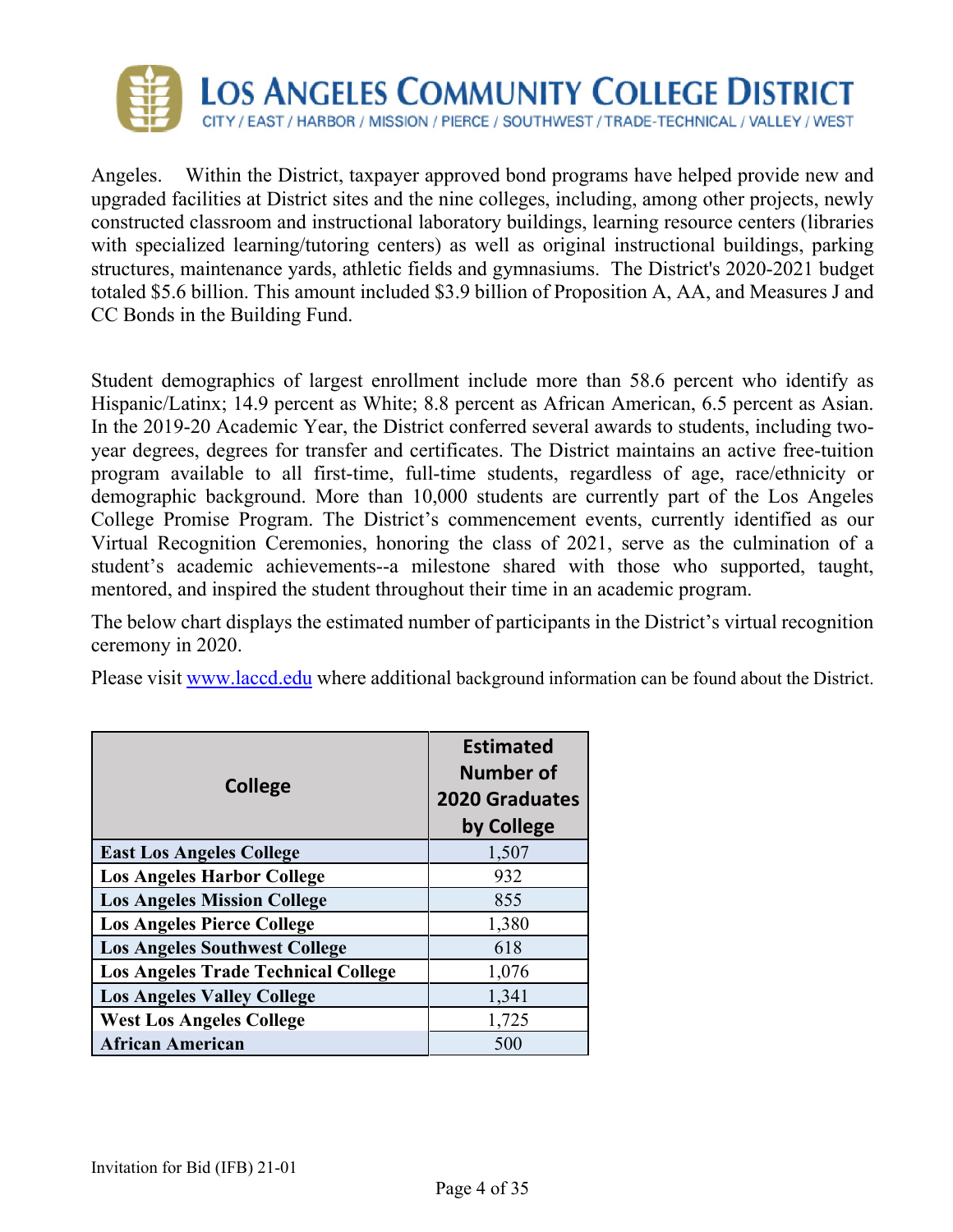

#### **III. GENERAL INFORMATION**

This IFB contains the instructions governing the requirements for a bid to be submitted by an interested bidder, the format in which the Bid is to be submitted, the material to be included therein, and the requirements which must be met.

#### **A. BID SUBMISSION AND OPENING DATE**

The bidder shall submit to the District one printed original, and a flash drive containing the bid in Word and PDF format. Bids must be submitted in a sealed package plainly showing the bidder's legal name and marked with the words "IFB NO. 20-01: DIGITAL MEDIA PRODUCTION SERVICES – VIRTUAL RECOGNITION CEREMONY, Bid Opening Date: February 22, 2021, 2:00 P.M. Bids will be opened VIA ZOOM PUBLIC MEETING WHICH IS AVAILABLE FOR VIEWING BY REGISTERING here. https://laccd.zoom.us/j/99632786150?pwd=YkJhRXh0ZHQvM2REM0pHYysvQzBjUT09

Mail or deliver sealed bids as follows:

Los Angeles Community College District Attention: Andrea Daniel, Procurement Specialist 770 Wilshire Blvd., 6<sup>th</sup> Floor Los Angeles, CA 90017-3719

Bids must be received in the Procurement Office of the Los Angeles Community College District no later than **2:00 p.m., PST on February 22, 2021.** Any bid received after the time and date above may, at the District's sole discretion of the District, be returned unopened or set aside without consideration.

If a bid is hand-delivered, ample time should be allowed for downtown Los Angeles traffic and parking. The District shall not be responsible for, nor accept as a valid excuse for late bid receipt, any delay in mail service or other method of delivery used by the bidder, except where it can be established that the District was the sole cause of the late receipt. No fax, telephone or emailed bids will be accepted. **The District does not provide parking.**

#### **B. QUESTIONS FROM BIDDERS/CLARIFICATIONS**

Questions or comments regarding this IFB (except to inquire about the number of addendums issued) must be put in writing by e-mail to Andrea Daniel, Procurement Specialist, at danielar2@laccd.edu and received by LACCD no later than 2:00 PM PST on February 12, 2021.

The District shall not be obligated to answer any questions received after the above-specified deadline or submitted in a manner other than as instructed above. Written responses to questions will be posted on the website at

http://www.laccd.edu/Departments/BusinessServices/Contract-Services/Pages/Bids-And-Bids.aspx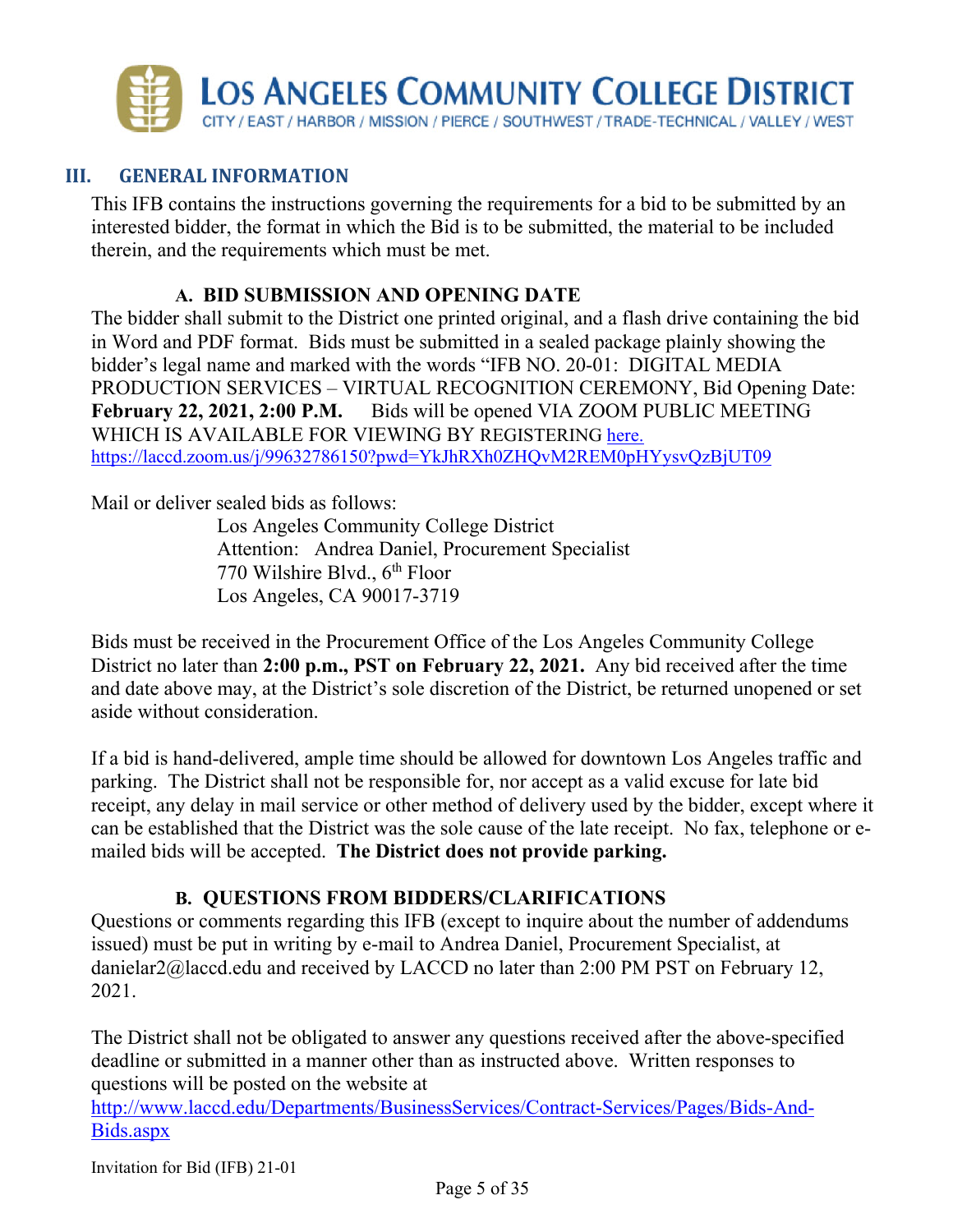

## **C. IFB ADDENDA**

If it becomes necessary for the District to revise any part of this IFB, or to provide clarification or additional information after the IFB is released, a written addendum will be posted on the website http://www.laccd.edu/Departments/BusinessServices/Contract-Services/Pages/Bids-And-Bids.aspx.

All addenda issued shall become part of the IFB, and bidders shall acknowledge, in writing, receipt and incorporation of all addenda and clarifications in their response. Failure of the bidder to receive Addenda shall not relieve the bidder from any obligation under its bid as submitted. The Bidder shall identify and list in its bid all Addenda received and included in its bid; failure to do so may be asserted by the District as a basis for determining the bid nonresponsive. All questions and answers shall be incorporated in the IFB which will be part of the awarded contract.

#### **D. MEETING BID SPECIFICATIONS**

The services offered by bidder must meet the specifications as described in this Bid Form. The District reserves the right to reject as non-responsive any bid that does not meet the specifications as herein described.

#### **E. INTERPRETATION OF BID DOCUMENTS**

If any person contemplating submitting a bid for the services proposed herein is in doubt as to the true meaning of any part of the bid documents, or finds discrepancies in, or omissions from the documents, he/she may submit to the District a written request for an interpretation of correction thereof. The person submitting the request will be responsible for its prompt delivery. Any interpretation or correction of the bid documents will be made only by addendum duly issued and a copy of such addendum will be mailed or delivered to each person receiving a set of the bid documents. No person is authorized to make any oral interpretation of any provision in the bid documents to any bidder, and no bidder is authorized to rely on any such unauthorized oral interpretation.

#### **F. REQUIREMENTS**

The bidder shall be responsible for becoming familiar with the scope of services required by the District, and shall rely solely upon his or her own independent judgment, and not upon any statements or representations made by the District, whether express or implied. The failure or omission of any bidder to acquaint himself or herself with the service requirements shall in no way relieve any bidder from any obligation with respect to this bid or to the resulting agreement. The submission of a bid shall be taken as prima facie evidence of compliance with this section.

#### **G. REFERENCES**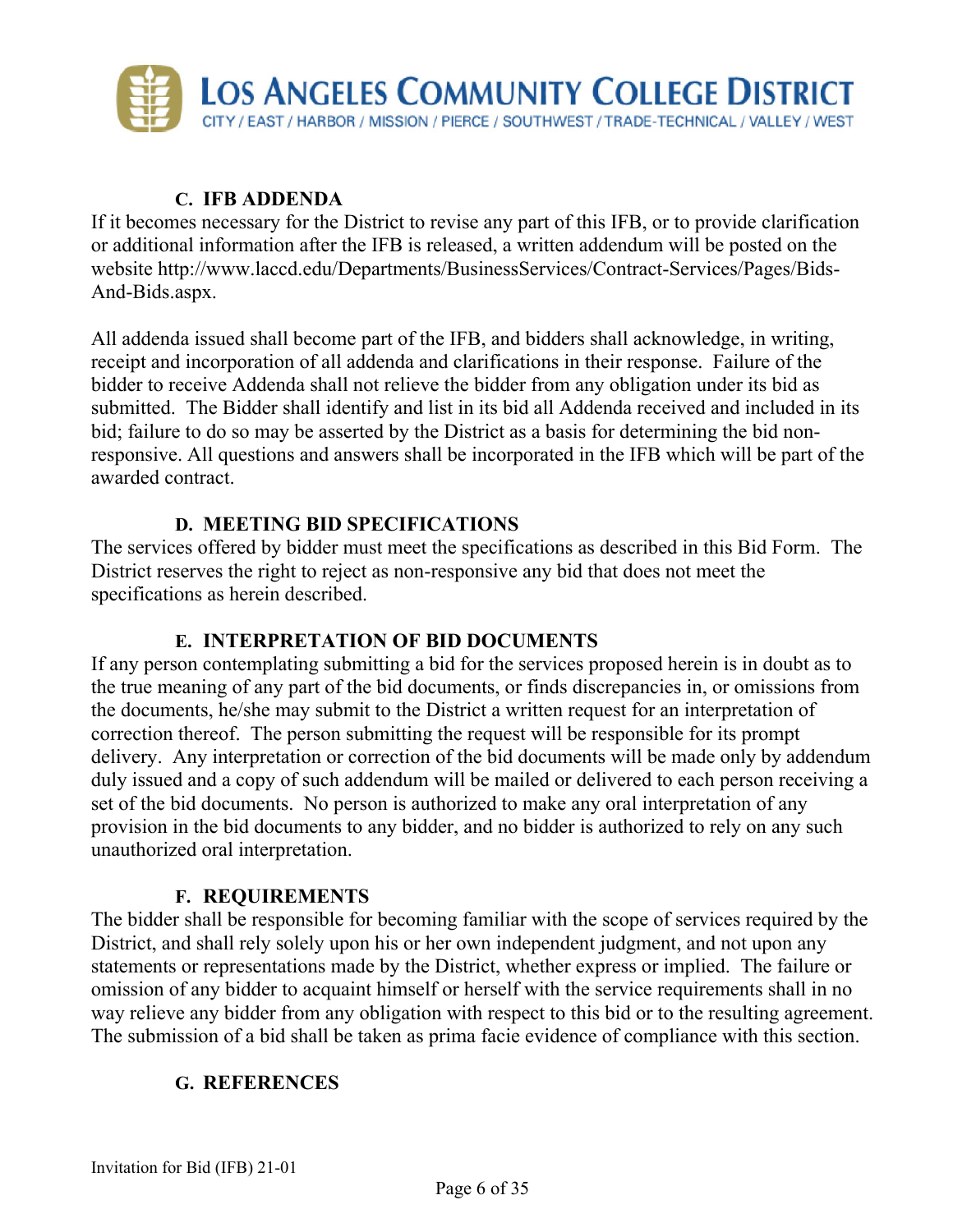

The Bidder shall provide a list of at least three (3) references to which Bidder has provided comparable services during the last two years. Include name, address, contact person, email address and the telephone number of the contact person.

#### **H. WITHDRAWAL OF BID**

The bidder may withdraw a previously submitted bid at any time prior to the bid submission deadline.

#### **I. AUTHORIZED SIGNATURES**

Exhibits A through F are to be signed by the bidder's authorized signatory and must be submitted by the bidder in the sealed envelope along with its bid. The District is unable to accept any bid submitted without these statements completed and signed by the bidder's authorized signatory.

### **J. BID PRICE TO BE ACCURATE, COMPLETE AND VALID**

The Bidder must provide price information on Bid Page (Exhibit A) and other information identified in Exhibit A. Failure to do so may invalidate the bid. The price bid must be accurate, complete and must be valid throughout the initial term of the contract. The bidder is responsible for the accuracy of the bid submitted, and no allowance will be made for error or price increases that the bidder later alleges are retroactively applicable.

#### **K. PRE-CONTRACTUAL EXPENSES**

Pre-contractual expenses are defined as any expenses incurred by the bidder in: (1) preparing its bid in response to this IFB; (2) submitting that bid to LACCD; (3) negotiating with LACCD any matter related to this IFB, including a possible contract; or (4) engaging in any other activity prior to the effective date of award, if any, of a contract resulting from this IFB. LACCD shall not, under any circumstance, be liable for any pre-contractual expenses incurred by bidders.

#### **L. NO COMMITMENT TO AWARD**

Issuance of this IFB and receipt of bids does not commit LACCD to award a contract. LACCD expressly reserves the right to postpone bid opening for its own convenience, to accept or reject any or all bids received in response to this IFB, to negotiate with more than one bidder concurrently, or to cancel all or part of this IFB. Any contract awarded shall be subject to the approval of the LACCD Board of Trustees

#### **M. JOINT OFFERS**

Where two or more bidders desire to submit a single bid in response to this IFB, they should do so on a prime-subcontractor basis rather than as a joint venture or informal team. LACCD intends to contract with a single firm and not with multiple firms doing business as a joint venture.

### **N. AUTHORIZATION TO DO BUSINESS**

Invitation for Bid (IFB) 21-01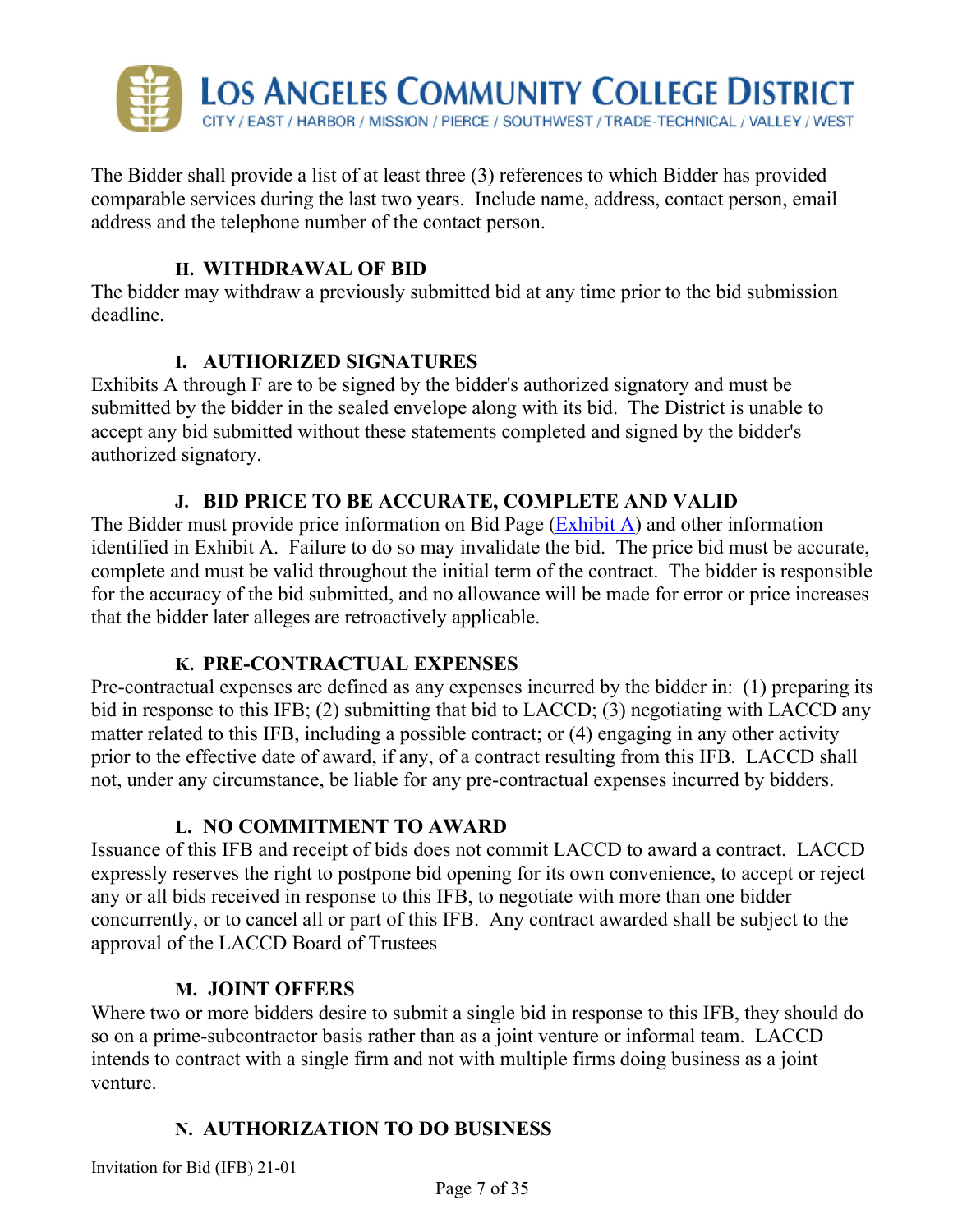

All bidders must be authorized to do business in California upon award.

#### **O. BASIS OF AWARD**

The award will be made to the lowest responsive/responsible bidder who has met the minimum qualifications required and whose bid meets the specifications described herein having the lowest priced base bid package for a complete virtual recognition ceremony. Any additional services beyond the base bid package requested shall be considered "optional" and is not considered as a basis for award.

#### **P. PROPOSED CONTRACT**

The bidder selected for contract award through this IFB shall be required to enter into a written agreement with LACCD. The Sample Services Agreement presented in Exhibit F of this IFB is the agreement proposed for execution with the successful bidder. It may be modified to incorporate other pertinent terms and conditions set forth in this IFB, including those added by addendum, and to reflect the bidder's offer or the outcome of contract negotiations, if any, conducted with the bidder. **Exceptions to the terms and conditions of the Sample Services Agreement, or the bidder's inability to comply with any of its provisions of the Sample Services Agreement, must be declared in the bid, as provided in the following Section, Exceptions and Deviations.** It may be modified to incorporate other pertinent terms and conditions set forth in this IFB, including those added by addendum, and to reflect the bidder's offer or the outcome of contract negotiations, if any, conducted with the bidder. Exceptions to the terms and conditions of the Sample Agreement, or the bidder's inability to comply with any of the provisions of the Sample Agreement, must be declared in the bid.

The bidder's attention is directed particularly to Section 15 in the Sample Services Agreement, which specifies the minimum insurance requirements that must be met by the successful bidder. **The bidder's inability or unwillingness to meet these requirements as a condition of award must be stated as an exception in the bid.** Failure to meet the minimum insurance requirement stated will deem a bidder non-responsible. Evidence of such insurance will be requested prior to contract execution.

### **Q**. **EXCEPTIONS/DEVIATIONS**

Any exceptions to, deviations from, or inability to comply with the requirements set forth in this IFB, or the terms and conditions contained in the Services Agreement, must be declared in writing in Exhibit E within the bid; failure to do so will prevent bidder from asserting its inability to comply with the terms or conditions later on. Such exceptions or deviations must be segregated as a separate element of the bid under  $\frac{Exhibit}{E}$  - "Exceptions and Deviations to Services Agreement." The District will make a good faith effort to consider contractual issues identified by bidders and LACCD requires all proposing bidders to similarly make a good faith effort to comply with the District's sample agreement terms and conditions. Bids that mandate the use of bidder standard services contract, rather than utilizing the District's standard services contract will result in that bidder's bid being judged non-responsive and these bids will be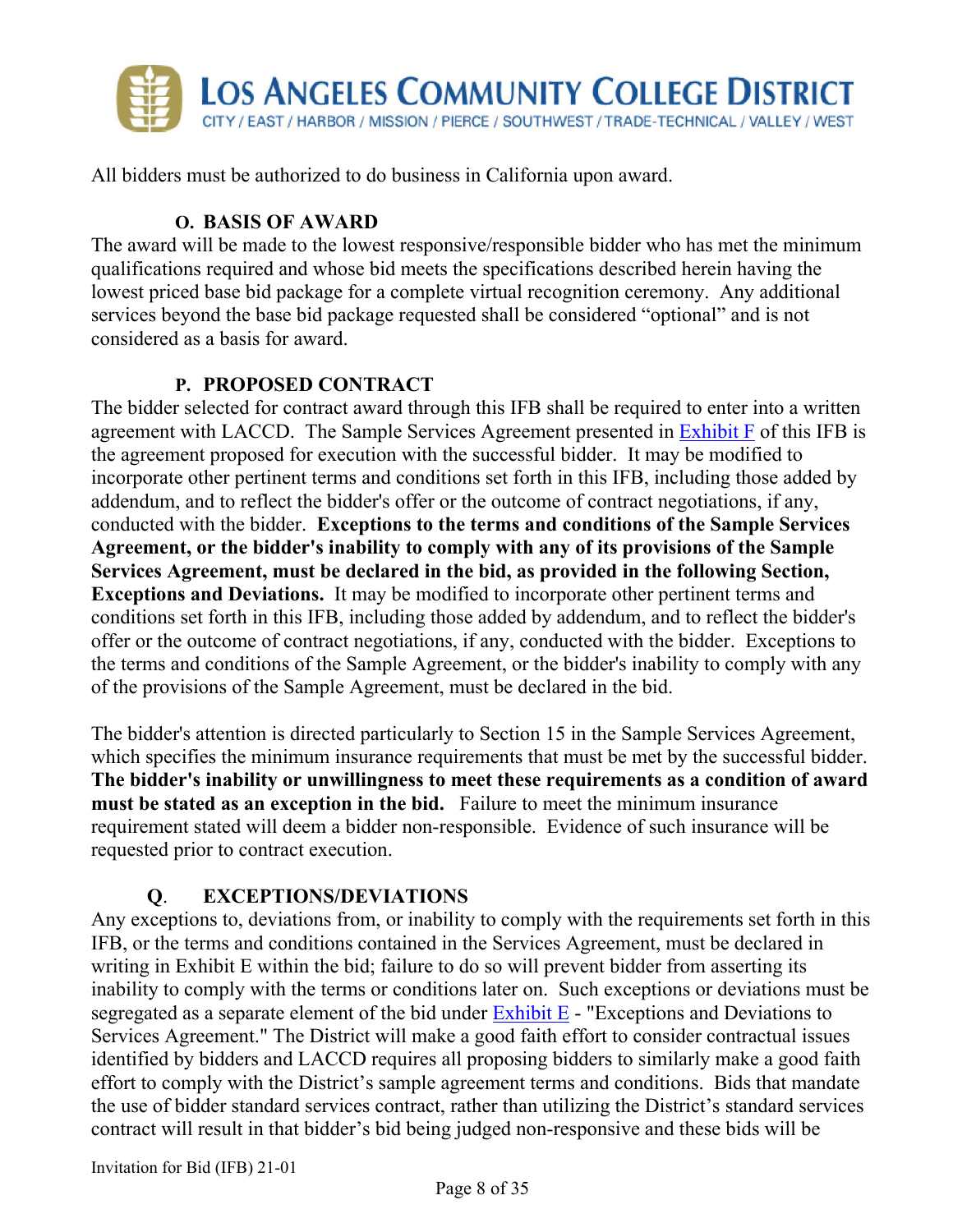

rejected. Bids that reject the following integral provisions of the District's contract terms and conditions will be treated as a rejection of the District's contract and these bids will be rejected.

> Section 7 – Term of Agreement Section 18 - Governing Law and Venue Section 19 – Non-Discrimination Section 22 – Board Authorization Section 27 – Requirements of Federally Funded Contracts

## **R. TERM OF CONTRACT**

The contract awarded through this bid will be effective for a period beginning approximately on March 4, 2021 to August 15, 2021.

## **S**. **EXEMPTION FROM DISCLOSURE**

Bids will remain confidential in their entirety until the public bid opening. All bids submitted will become the property of the LACCD and a recommendation of an award will be submitted to the LACCD Board of Trustees for approval. The bidder must identify, in writing, all copyrighted material, trade secrets, or other proprietary information that the bidder claims are exempt from disclosure under the Public Records Act (California Government Code Section 6250 et seq.). Any bidder claiming such an exemption must also state in the bid that "the bidder agrees to indemnify and hold harmless the LACCD, its Board of Trustees, and its officers, employees and agents, from any claims, liability, or damages against, and to defend any action brought against above said entities for their refusal to disclose such material, trade secrets, or other proprietary information by any party.'" Failure of a bid to include such a statement will be deemed a waiver of any exemption from disclosure under the Public Records Act. Moreover, a bidder's identification of a document as "proprietary" or "confidential" does not automatically confer exclusion from disclosure under the Public Records Act.

## **T. PROTESTS**

Any bidder that has provided a sealed bid to the District may protest the solicitation or award of a contract for violations of LACCD's procurement policies or of laws and regulations governing LACCD's procurement activities, provided the bidder has complied with PP-04-09, Bid Protest and Appeals. http://www.laccd.edu/Departments/BusinessServices/Contract-Services/Documents/04-09-bid-protest-and-appeal.pdf.

In order to be considered, all protests must be in writing and filed with and received by LACCD, not more than five (5) business days following the date of issuance of the District's Notice of Intent to Award with the contact below. The protest letter must state the basis for the protest and the remedy sought. Protests received by LACCD after this date will be returned to the sender.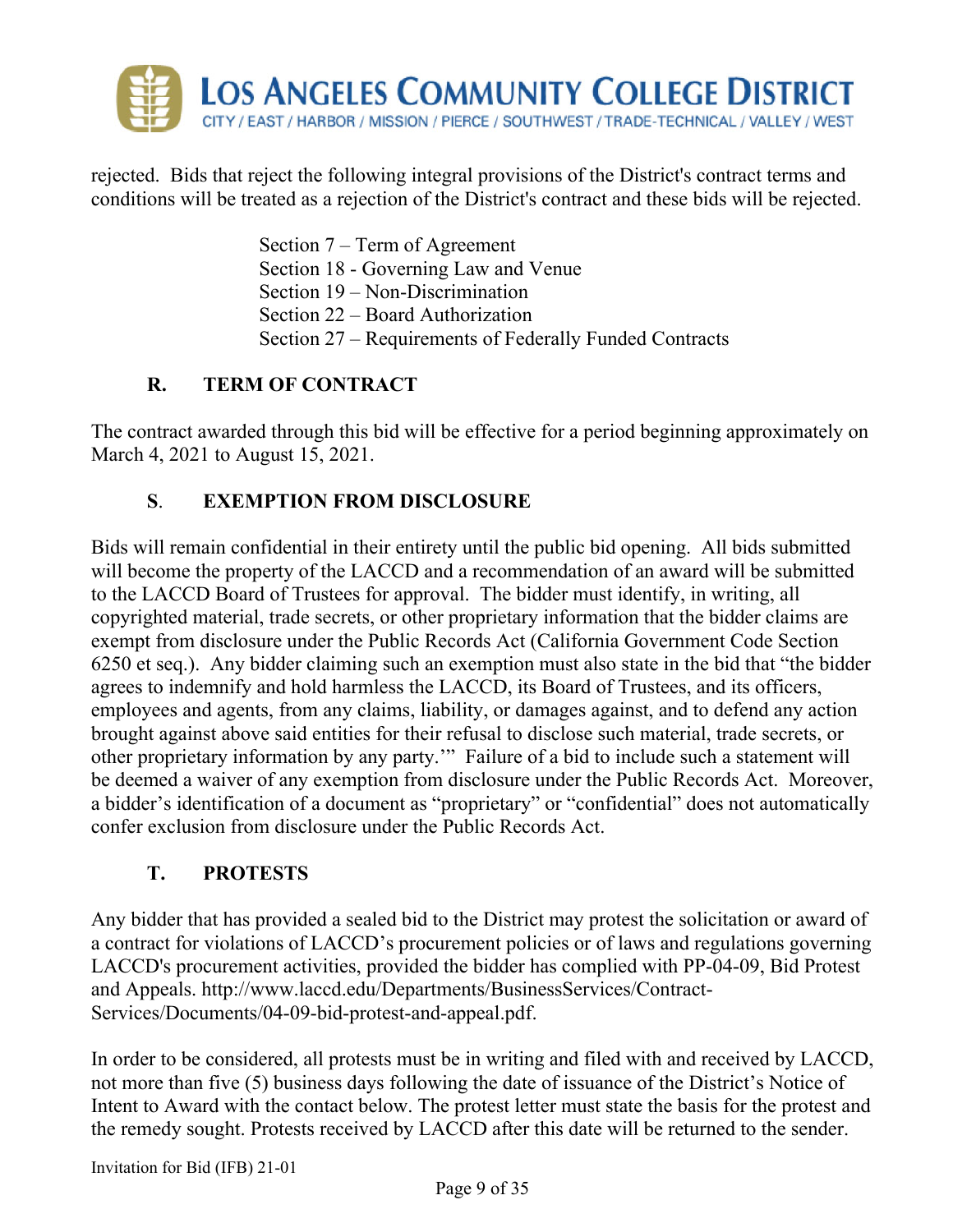

 Director of Business Services Los Angeles Community College District 770 Wilshire Blvd, 6th Floor Los Angeles, CA 90017

Failure to timely file the bid protest shall constitute grounds for the District to deny the bid protest without further consideration of the grounds stated therein.

## **U. ACCEPTANCE OF BID**

Final acceptance of a bid shall be made by the Board of Trustees at a public meeting within approximately ty (120) days from the date of the bid submission deadline. The District reserves the right to reject any and all bids, if it deems that such action is in the best interest of the District, and to withdraw the bid and discontinue the bid process. The District also reserves the right to waive any and all technicalities and non-substantive defects in any bid.

#### **V. DEFAULT**

In the event that an apparently successful bidder defaults or fails to execute the contract, the District may, at its election, accept the next lowest bid, or reject all bids and solicit new bids at that time.

#### **IV. BID CONTENT AND FORMAT**

Bidders are cautioned to keep the bid pages intact and return all of the following documents when submitting their bid. Failure to submit the complete bid pages may invalidate the bid. This IFB and the successful bid will become a part of any contract that is executed as a result of this IFB. Any bid attachments, documents, letters and materials submitted by the bidder will be binding and may also be included as part of the contract.

#### **A. TITLE PAGE**

Title page with bidder name, the title *Bid – Digital Media Production Services – Virtual Recognition Ceremony– IFB No. 21-01-*, and the Bid Submission Deadline date.

#### **B. TRANSMITTAL LETTER/INTRODUCTION**

The letter of transmittal shall be addressed to the Procurement Office and must, at a minimum, contain the following:

- identification of the firm, including name, address and telephone number of the firm;
- name, title, address and telephone number and email address of contact person;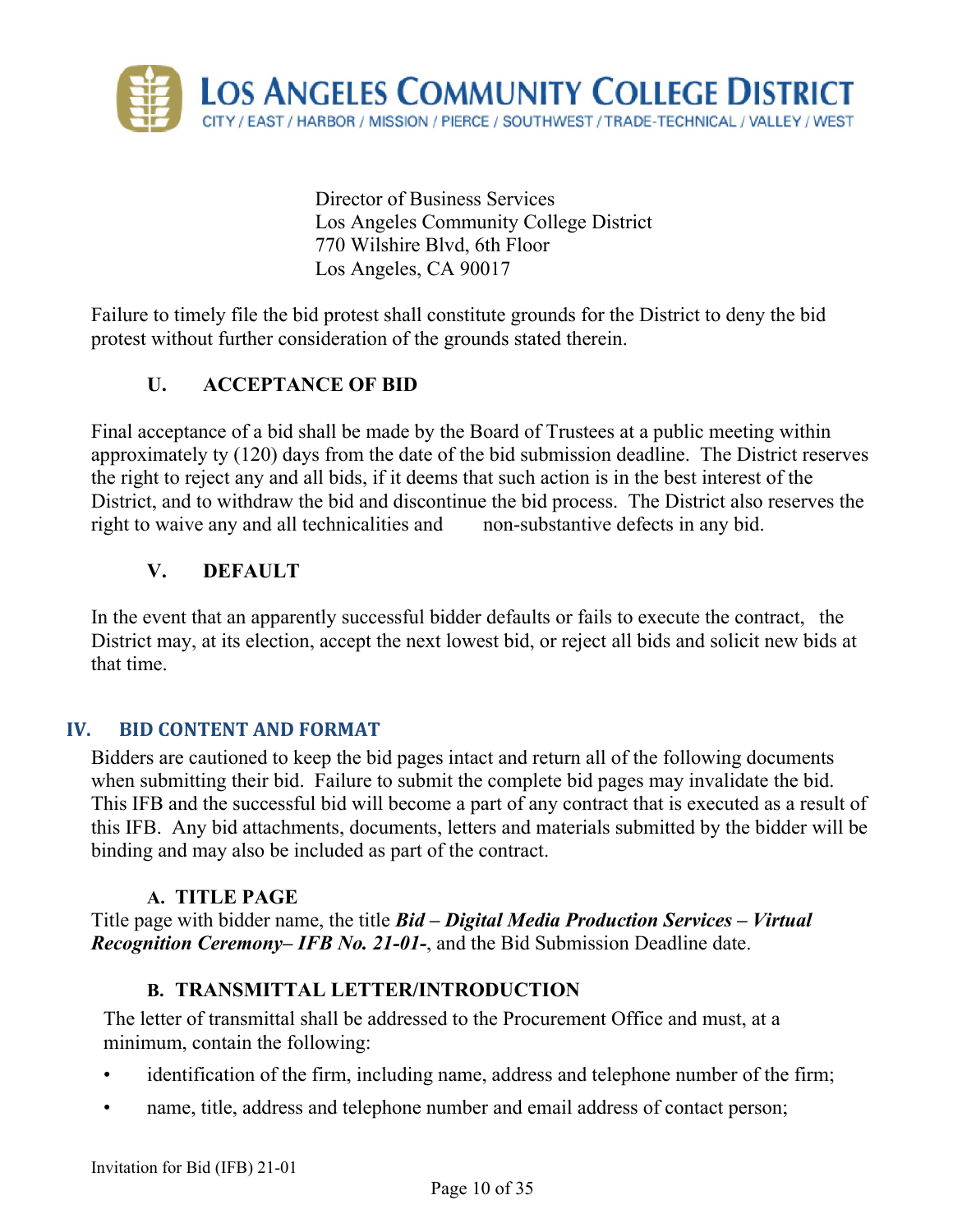

- a statement to the effect that the bid shall remain valid for a period of not less than 120 days from the due date for submittal;
- signature of a person authorized to bind the bidder to the terms of the IFB.

## **C. TABLE OF CONTENTS**

Immediately following the transmittal letter include a complete table of contents for material included in the bid, including page numbers.

#### **D. REFERENCES**

The Bidder shall provide a list of at least three (3) references to which Bidder has provided comparable services during the last two years. Include name, address, contact person, email address and the telephone number of the contact person.

#### **E. SAMPLE VIDEO**

Bidders should submit a 3-minute or less colored graphic video production they have produced for an education institution, or similar entity, that highlight special events similar to a virtual or in-person recognition / commencement ceremony. The sample video should include musical accompaniment and captioning.

#### **F. MANDATORY DOCUMENTS BIDDER MUST SUBMIT WITH ITS BID**

Exhibit  $\overline{A}$  - Completed and signed Bid Page, including minimum qualification questionnaire and past project experience information.

- Exhibit B Completed and signed Noncollusion Affidavit
- Exhibit C Completed and signed Non-Discrimination Certification
- Exhibit D Completed and signed Confidentiality Agreement
- Exhibit E — Acknowledgement of all addenda issued by the District
- Exhibit F Completed and signed Exceptions and Deviations to Sample Agreement

#### **V. SCOPE OF SERVICES**

The Los Angeles Community College District (LACCD) seeks responses to this Invitation for Bid (IFB) from qualified companies to provide full service digital media, video and photography production services for the primary purposes of producing separate virtual recognition ceremonies for eight colleges of LACCD to broadcast on the same day - June 8,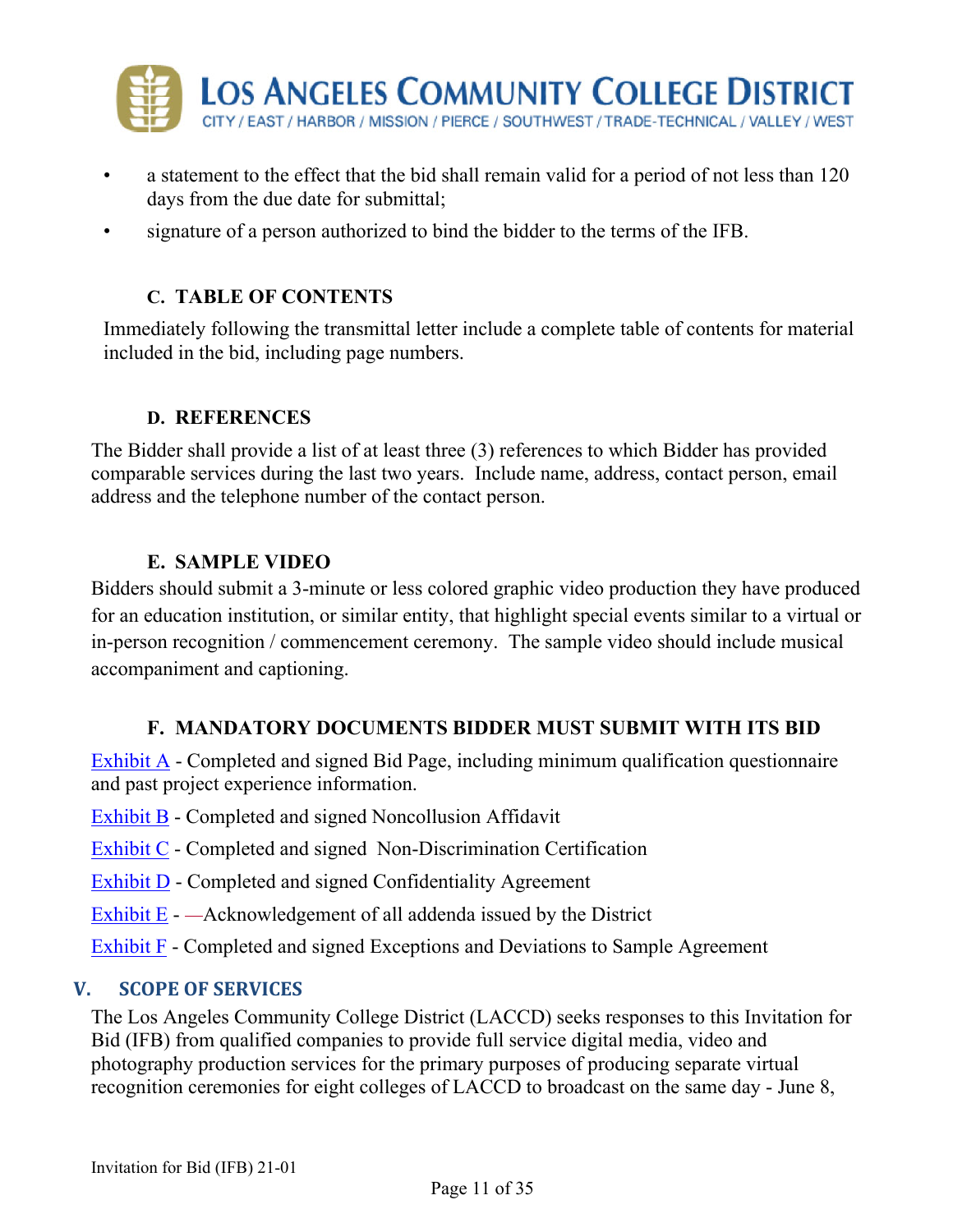

2021. The selected company will also be engaged to produce a district-wide African American virtual recognition ceremony scheduled to broadcast on May 25, 2021.

The virtual recognition ceremonies will occur on the same date in June, lasting up to about three hours each, while the African American virtual recognition ceremony will be on different day and vary in length. In 2020, the district-wide total of graduating student eligible to participate was about 7,800, of which about 4,000 did participate in their college's virtual ceremony. Per college, student participants ranged from about 300 to 800 per ceremony, plus guest speakers, keynotes and other segments.

LACCD anticipates each college virtual recognition ceremony video will have similar elements, including some common speakers and scripting organization (such as openings, closings, keynotes and student recognitions), but each college has a desire to make its video branded and unique. The African American virtual recognition ceremony event will also have the same common elements as noted here.

The company selected will therefore have to provide documented experience in complex project management for concurrent broadcast-quality, digital media productions with a full-service, turnkey approach and personnel, from pre-production through product development and postproduction, for custom virtual recognition ceremony videos unique to each college.

The company selected will provide full production, logistics and technical support to the eight colleges and the District, the LACCD Virtual Commencement Taskforce, the college's **eight (8)** virtual recognition ceremony committees and the committees for the African American virtual recognition ceremony committees, as requested, in all aspects of production to complete all videos on time per the schedules to be developed and approved between the company and the various LACCD groups identified here during pre-production meetings. The selected company should expect very tight timelines and active oversight participation by the District and the colleges on the final products.

Services provided also must include the proven ability to manage and stream the colleges' videos on the same day, but on separate platforms with overlapping schedules on up to 30 social media platforms (Facebook, YouTube and Twitter per each college and the District) that may have different scales, standards and other requirements, per platform, including closed captioning, lower thirds, graphics and other technical quality or Americans with Disabilities Act (ADA) requirements.

It is anticipated that, due to the COVID-19 pandemic, video production of persons will be done in remote settings, primarily online and that in-person, live-to-tape will be limited and must be approved in advance. Individual recordings of persons talking, singing or playing musical instruments may need to be edited and spliced together in a visual, group montage. It is expected that the selected company will be familiar with and shall conduct all productions under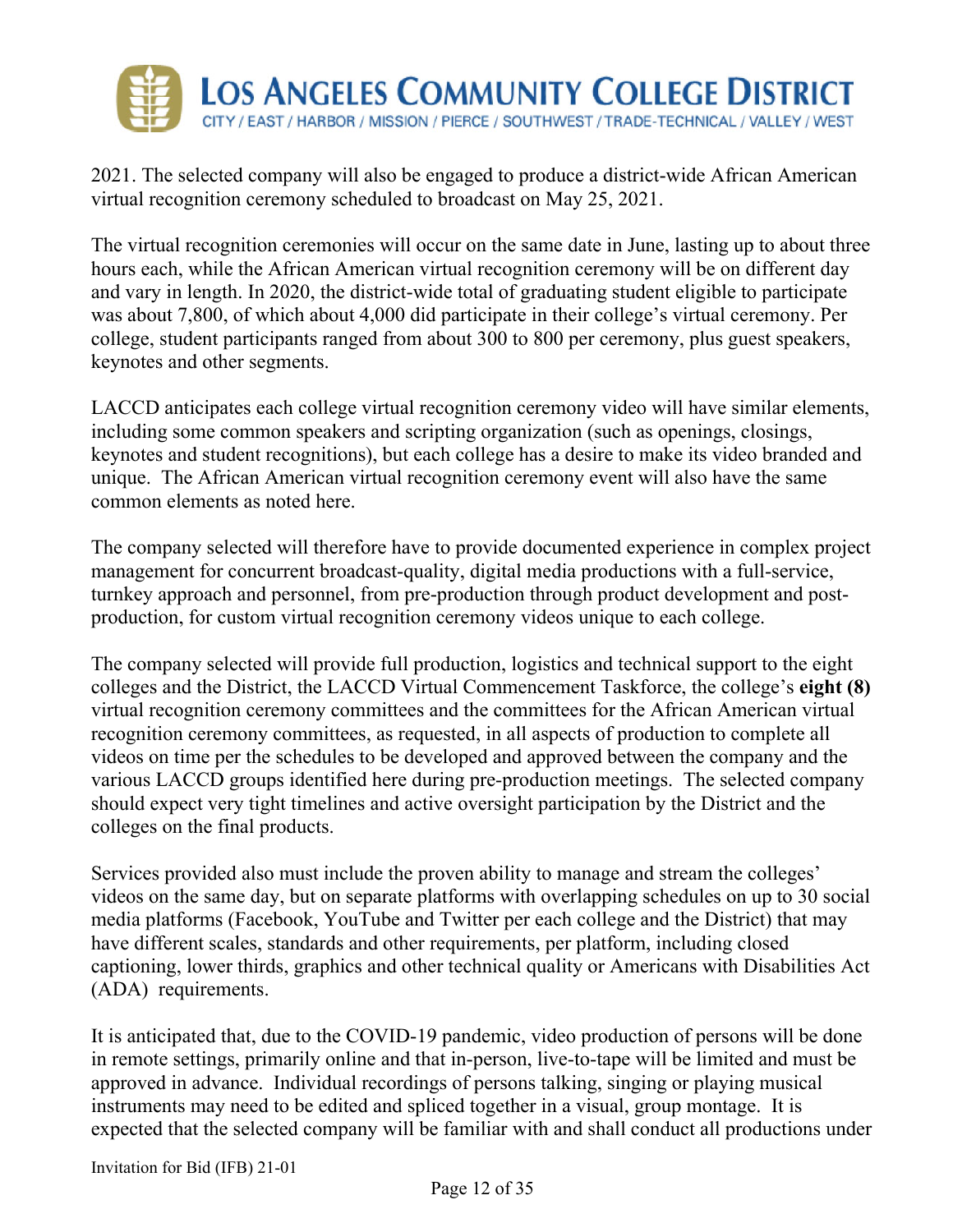

the prevailing Health Orders by the Los Angeles County Department of Public Health for the health, safety and protection of all participants in front of or behind the camera.

LACCD and the colleges shall retain all rights to all materials produced or used for these videos. No re-use of any of the materials shall be granted to the company selected without the expressed written consent by LACCD as determined by its Board or its designee in consultation with its Office of General Counsel. Any media announcement or marketing materials by the company selected that it is working, or did work, with LACCD, its colleges or affiliated committees must be approved in advance of release by the District's Office of Communications and External Relations.

Bidders must review the services in this section and in responses to this notice provide an allinclusive base bid price for services common to all Virtual Recognition Ceremonies. The basebid pricing will be the basis for the award. In addition, the vendor should provide an hourly rate for additional "add-on" services to include time and materials.

LACCD and the colleges anticipate the successful company will be expected to provide upon request some or all of the following skilled digital video production and support services including, but not necessarily limited to, the following:

### **VI. MINIMUM QUALIFICATIONS**

Bidders should meet the minimum qualifications listed below. Please also see Minimum Qualifications Questionnaire in Exhibit A.

- Possess at least five years as an established, full service digital media, video and photographic production company
- Demonstrated experience working with higher education institutions or similar entities that highlight special events, similar to virtual recognition ceremonies, at the same time which had tight deadlines
- Understanding of the digital video production standards in 1080i, scaling and sizing for different formats while retaining image quality and consistency
- Experience with creating virtual recognition ceremonies supporting 2,500 students, or more, per college
- Full personnel and staffing resources including outsourcing and/or union personnel as required to support the creation and deployment of eight, unique, simultaneous Virtual Recognition Ceremonies on the same day, and, a District-Wide African American Virtual Recognition Ceremony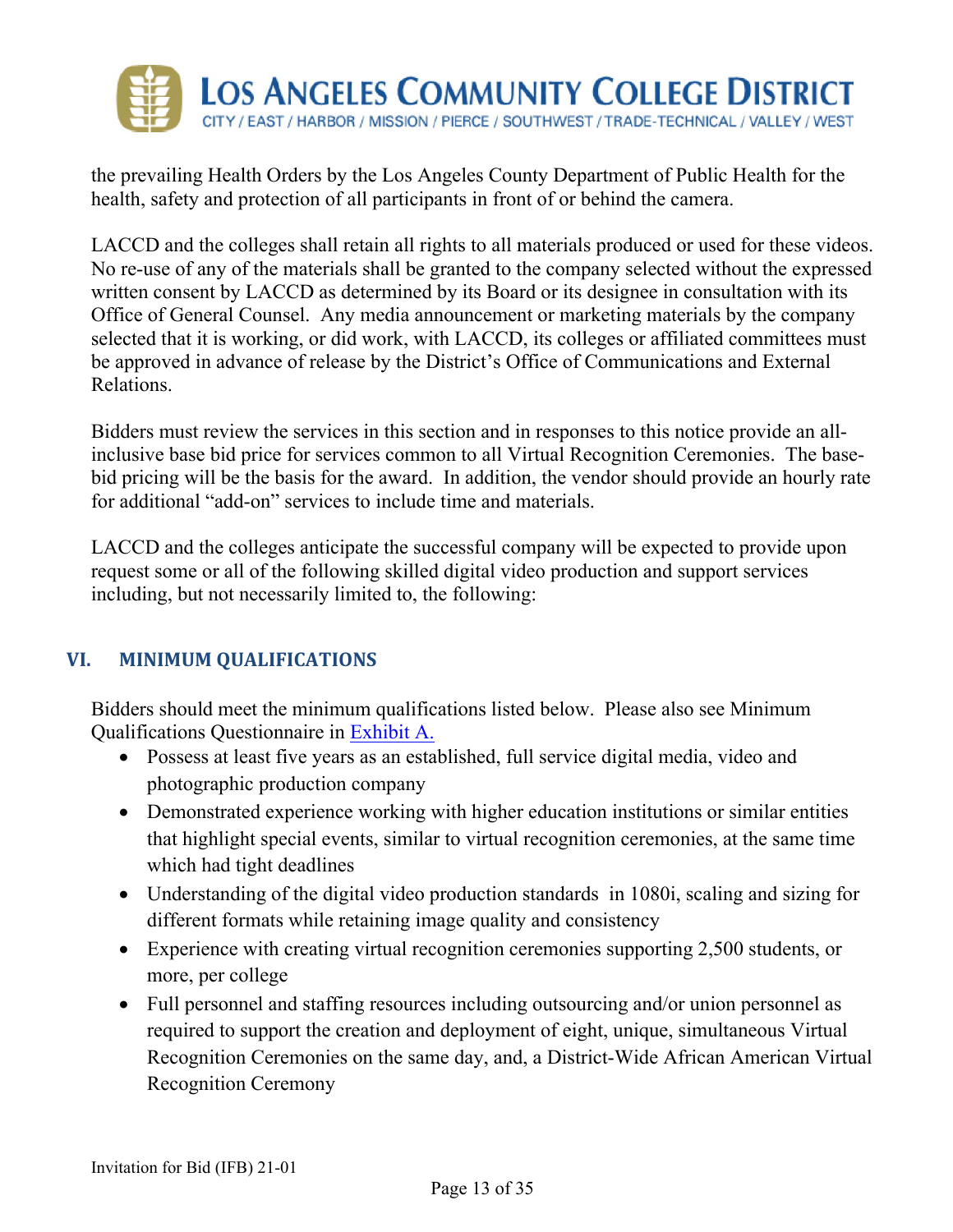

- Demonstrated technology capacity to support streaming eight virtual recognition ceremonies, or similar events, on the same day with overlapping schedules on multiple platforms
- Experience working in large, complex organizations and group settings for preproduction, production and post-production settings for feedback, quality control and direction from the colleges and the District in higher education settings
- Experience streaming large-scale broadcast quality video production events online and on multiple platforms simultaneously
- Experience uploading and managing social media content to multiple platforms including addressing music licensing concerns
- Knowledge and application of ADA requirements, including closed caption in multiple languages
- Membership in and adherence to ethical standards and quality by peer industry organizations such as the Academy of Television of Arts and Sciences
- Bidders must submit a three (3) minute or less color demonstration video in .mp4 file format of Vendors' capabilities as noted in the Scope of Services of this IFB. The video should include musical accompaniment and captioning.
- California business license issued by the State of California or city in California
- Minimum of \$1,000,000 per occurrence of general liability insurance and \$1,000,000 of Worker's Compensation insurance. (Proof of insurance will be required and requested prior to contract execution.)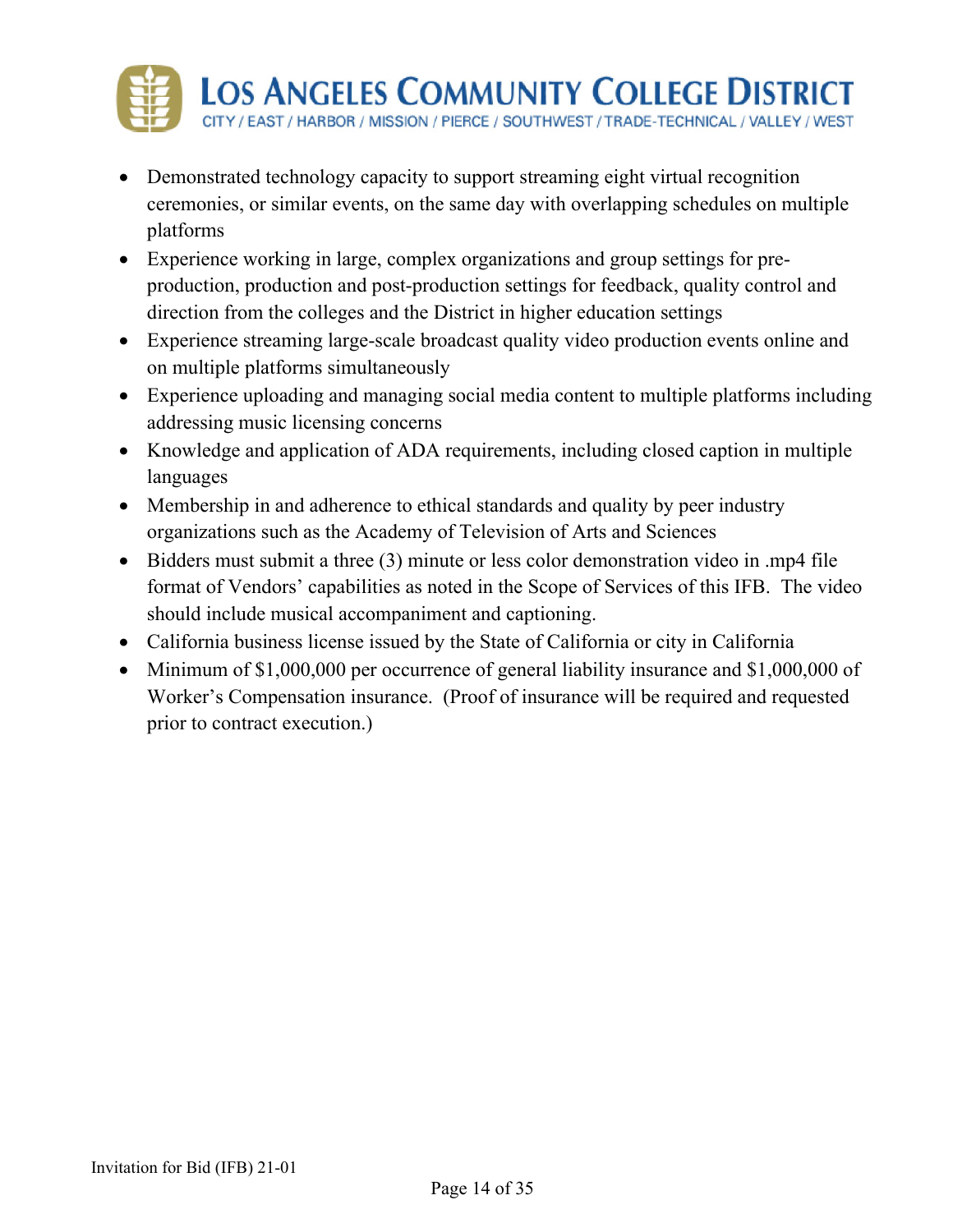

## **TO BE EXECUTED BY BIDDER AND SUBMITTED WITH ITS BID**

#### **A. Bidder must provide an all-inclusive base bid for the Virtual Recognition Ceremonies in accordance with the Scope of Work in IFB 20-01. The Base Bid Amount will be the basis for award.**

The award will be made to the lowest responsive/responsible bidder whose bid meets the specifications described herein and shall be based on the lowest all-inclusive base rate for providing a Virtual Recognition Ceremonies as described above. This contract will be for a four-month period beginning approximately March 4, 2021 to August 15, 2021.

*\*Please note: The deadline to create, complete and provide the Virtual Recognition Ceremonies for all eight colleges is Friday, June 4, 2021. The deadline for the African American Virtual Recognition Ceremony is May 21, 2021.* 

| <b>SERVICE</b>                                         | <b>BASE BID RATE</b> |
|--------------------------------------------------------|----------------------|
| <b>Base Bid (BASIS FOR AWARD)</b> : To provide         |                      |
| an all-inclusive Virtual Recognition Ceremony          |                      |
| for all eight colleges as described in Section V:      |                      |
| Scope of Services Items 1-23 listed above and          |                      |
| adherence to the minimum qualifications                |                      |
| identified in the IFB 20-01 narrative.                 |                      |
|                                                        |                      |
|                                                        |                      |
| <b>SERVICE</b>                                         | <b>HOURLY RATE</b>   |
| Additional Add-On Services <sup>2</sup> - : The add-on |                      |
| services include item numbers 24-27 identified         |                      |
| in the Section V Scope of Services and any other       |                      |
| requirements identified by the college virtual         |                      |
| recognition committees as additional work not          |                      |
| included in Section V. Bidder should identify a        |                      |

The undersigned bidder, having become familiar with the specifications, general contract conditions, bid conditions and instructions for completing the Bid Form, hereby offers to provide the services in accordance with its bid and subject to the terms and conditions set forth herein by references and attachments.

 $\overline{a}$ <sup>1</sup> The Base Bid Rate should be quoted for all eight colleges and the district-wide African American Ceremony  $\frac{2}{\pi}$  The Hourly Rate for Add-On Services should be a fully-burdened rate and include Time and Materials

<sup>&</sup>lt;sup>2</sup> The Hourly Rate for Add-On Services should be a fully-burdened rate and include Time and Materials.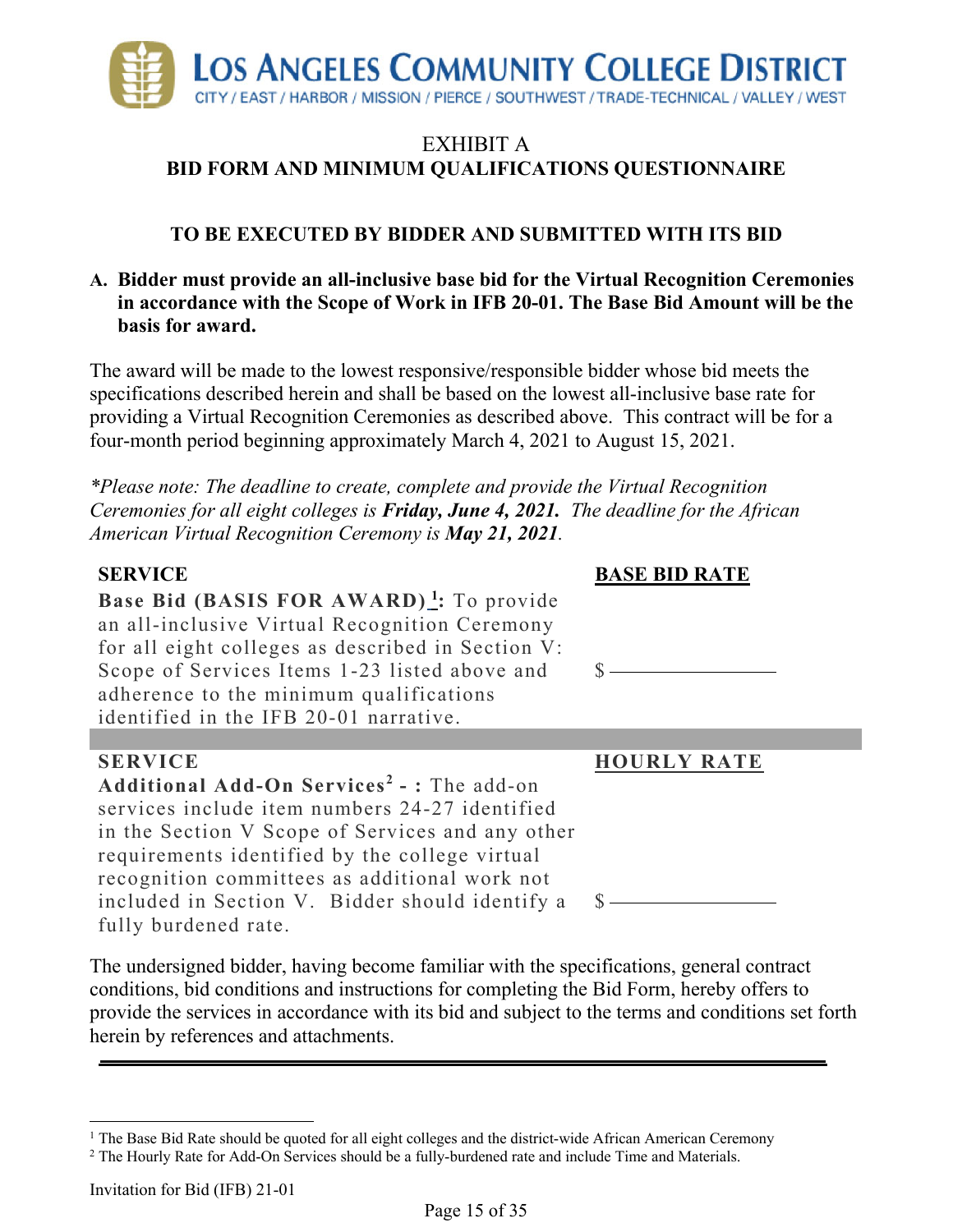

| <b>BIDDER</b>                                                   |              | Check One:      |
|-----------------------------------------------------------------|--------------|-----------------|
| (Type or Print Complete Legal Name or Firm)                     |              |                 |
|                                                                 |              |                 |
| BY                                                              |              | Sole Ownership  |
| (Signature – Wet Ink - This must be signed by an<br>individual) |              |                 |
|                                                                 |              | Partnership     |
|                                                                 |              | Corporation     |
|                                                                 |              | Other (Specify) |
|                                                                 |              |                 |
|                                                                 |              |                 |
| EIN or SSN of Bidder                                            |              |                 |
|                                                                 |              |                 |
| City                                                            | <b>State</b> | Zip Code        |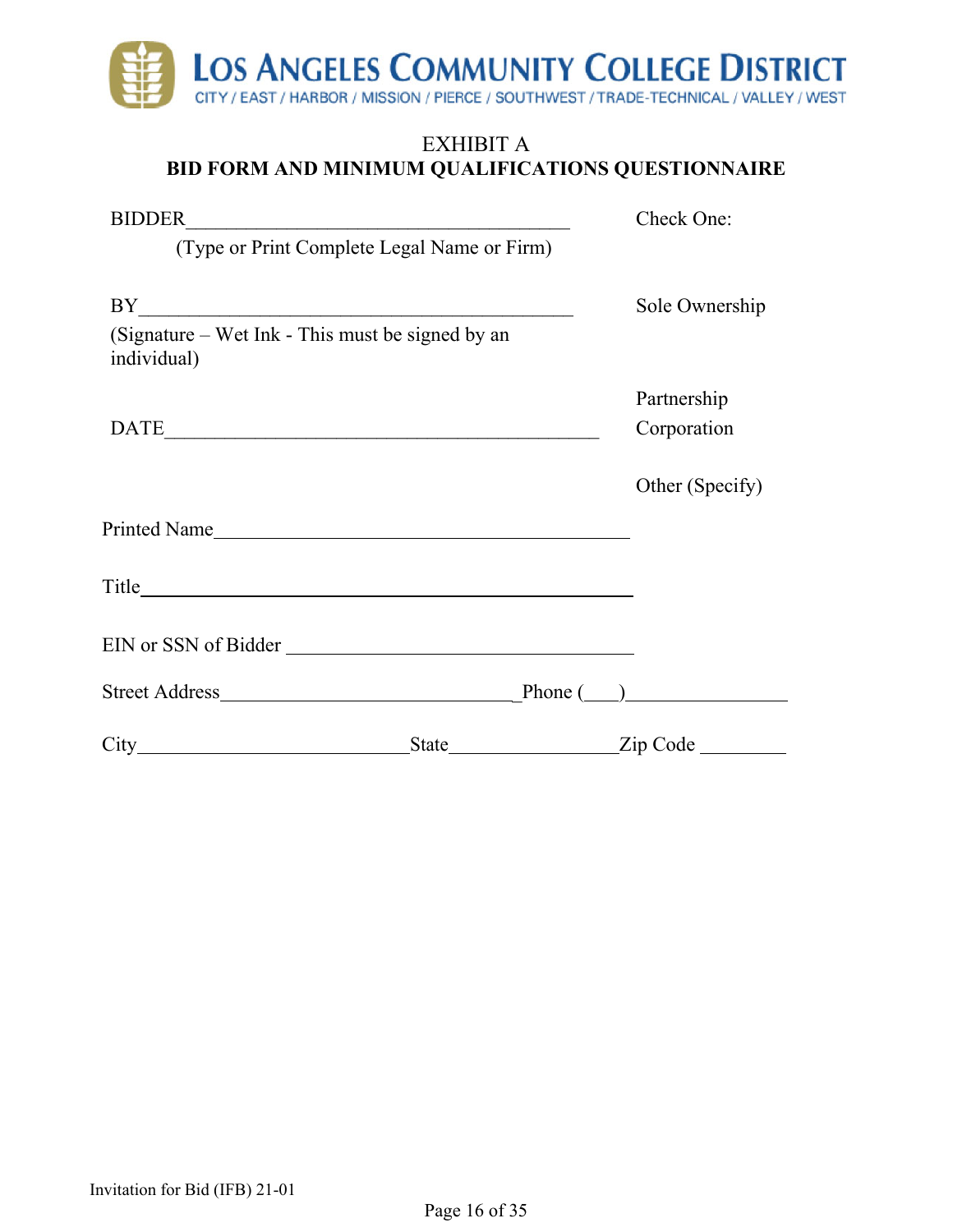

| to be met by VENDOR to be eligible to bid. Evaluation is on a pass/fail basis. A<br>"no" answer to any question shall result in automatic disqualification.<br><b>MINIMUM QUALIFICATIONS</b><br><b>YES OR NO</b><br><b>COUNT</b><br>Is it true that Vendor has at least five years as an established,<br>1 | $\square$ Yes<br>$\square$ No |
|------------------------------------------------------------------------------------------------------------------------------------------------------------------------------------------------------------------------------------------------------------------------------------------------------------|-------------------------------|
|                                                                                                                                                                                                                                                                                                            |                               |
|                                                                                                                                                                                                                                                                                                            |                               |
|                                                                                                                                                                                                                                                                                                            |                               |
|                                                                                                                                                                                                                                                                                                            |                               |
| full service digital media, video and photographic                                                                                                                                                                                                                                                         |                               |
| production company?                                                                                                                                                                                                                                                                                        |                               |
| Is it true that Vendor has a minimum of five years of<br>$\overline{2}$                                                                                                                                                                                                                                    |                               |
| demonstrated experience working simultaneously on a                                                                                                                                                                                                                                                        |                               |
| variety of complex video projects involving dozens of on-<br>$\Box$ Yes                                                                                                                                                                                                                                    |                               |
| camera talent under tight deadlines and schedules?<br>$\square$ No                                                                                                                                                                                                                                         |                               |
| 3<br>Is it true that Vendor has completed at least eight one-hour                                                                                                                                                                                                                                          |                               |
| or longer videos for education institutions, or similar                                                                                                                                                                                                                                                    |                               |
| entities, that highlight special events similar to<br>$\Box$ Yes                                                                                                                                                                                                                                           |                               |
| $\square$ No<br>commencements or virtual recognition ceremonies?                                                                                                                                                                                                                                           |                               |
| In the last two years, is it true that Vendor has produced<br>$\overline{4}$                                                                                                                                                                                                                               |                               |
| videos using 1080i standards that can be scaled and sized for<br>$\Box$ Yes                                                                                                                                                                                                                                |                               |
| different formats while retaining image quality and<br>$\square$ No                                                                                                                                                                                                                                        |                               |
| consistency?                                                                                                                                                                                                                                                                                               |                               |
| 5<br>Is it true that Vendor has full personnel and logistical                                                                                                                                                                                                                                              |                               |
| resources to support its ability to successfully meet the base                                                                                                                                                                                                                                             | $\Box$ Yes                    |
| $\square$ No<br>bid requirements identified in this IFB?                                                                                                                                                                                                                                                   |                               |
| Is it true that Vendor has full personnel and logistical<br>6                                                                                                                                                                                                                                              |                               |
| resources to meet the base bid for creating virtual content                                                                                                                                                                                                                                                |                               |
| that highlight as many as 15,000 students with information                                                                                                                                                                                                                                                 | $\square$ Yes                 |
| profile slides branded to their college?<br>$\Box$ No                                                                                                                                                                                                                                                      |                               |
| $\tau$<br>Is it true that Vendor has the technology hardware and                                                                                                                                                                                                                                           |                               |
| software capacity to support the coordinated, simultaneous                                                                                                                                                                                                                                                 |                               |
| broadcast streaming of eight virtual recognition ceremonies                                                                                                                                                                                                                                                | $\square$ Yes                 |
| on the same day with overlapping schedules on up to 30<br>$\square$ No                                                                                                                                                                                                                                     |                               |
| social media and online platforms?                                                                                                                                                                                                                                                                         |                               |
| 8<br>Is it true that Vendor can provide high resolution 300 dpi                                                                                                                                                                                                                                            | $\square$ Yes                 |
| and/or TIFF 35mm digital photography services and<br>$\square$ No                                                                                                                                                                                                                                          |                               |
| images?                                                                                                                                                                                                                                                                                                    |                               |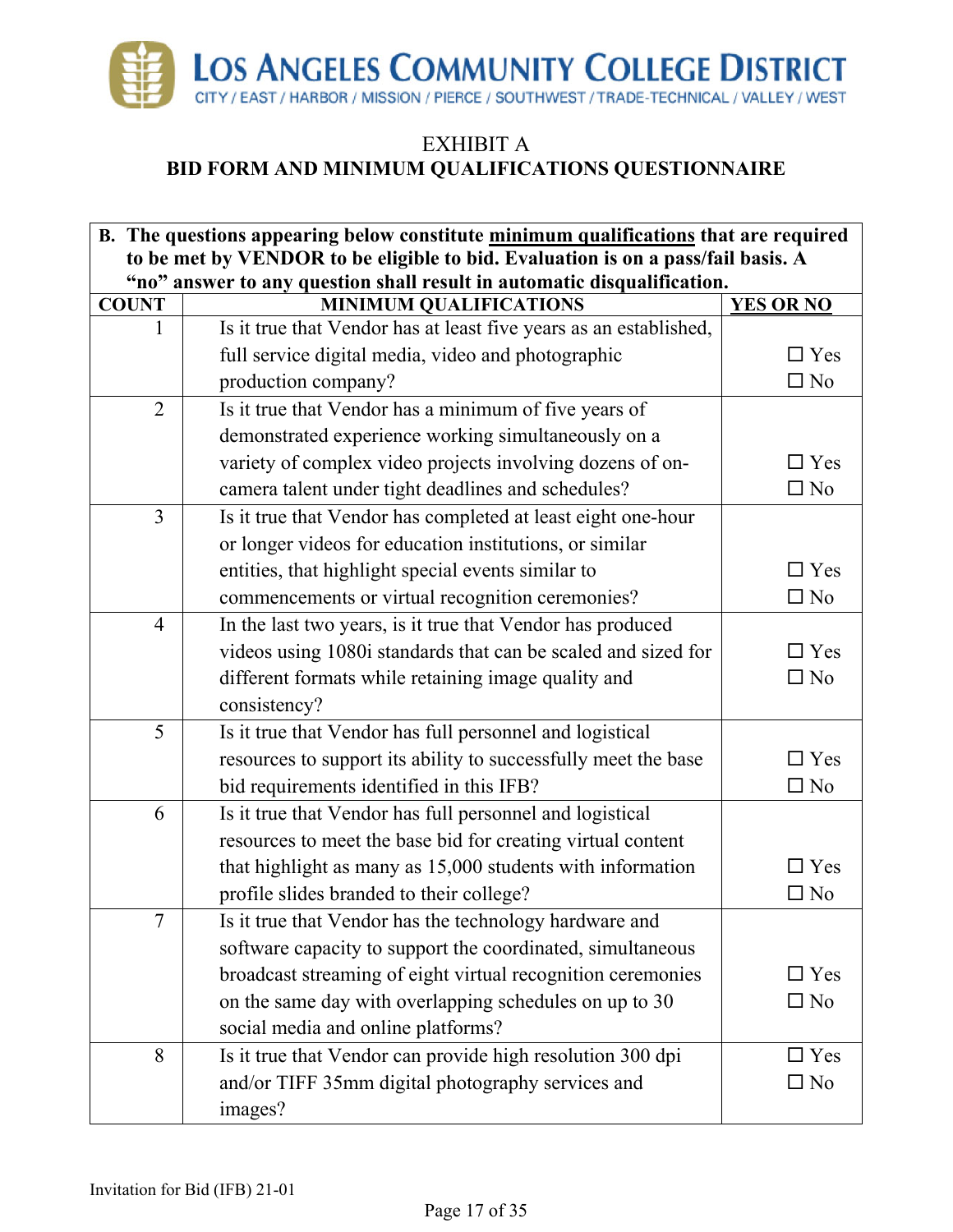

#### EXHIBIT A

## **BID FORM AND MINIMUM QUALIFICATIONS QUESTIONNAIRE**

| B. The questions appearing below constitute minimum qualifications that are required |                                                                                                                        |                  |  |  |  |
|--------------------------------------------------------------------------------------|------------------------------------------------------------------------------------------------------------------------|------------------|--|--|--|
| to be met by VENDOR to be eligible to bid. Evaluation is on a pass/fail basis. A     |                                                                                                                        |                  |  |  |  |
| <b>COUNT</b>                                                                         | "no" answer to any question shall result in automatic disqualification.<br><b>MINIMUM QUALIFICATIONS</b>               | <b>YES OR NO</b> |  |  |  |
| 9                                                                                    | Is it true that Vendor has experience working for or within                                                            |                  |  |  |  |
|                                                                                      | large, complex organizations and group settings for pre-                                                               |                  |  |  |  |
|                                                                                      | production, production and post-production settings for                                                                |                  |  |  |  |
|                                                                                      | feedback, quality control and direction in education                                                                   | $\square$ Yes    |  |  |  |
|                                                                                      | institutions or similar entities?                                                                                      | $\square$ No     |  |  |  |
| 10                                                                                   | Is it true that Vendor has experience in musical scoring its                                                           |                  |  |  |  |
|                                                                                      | videos produced, possesses the knowledge and has obtained                                                              |                  |  |  |  |
|                                                                                      | the required licensing rights for such music utilized in its                                                           | $\square$ Yes    |  |  |  |
|                                                                                      | video productions?                                                                                                     | $\square$ No     |  |  |  |
| 11                                                                                   | Is it true that Vendor has knowledge of and experience in                                                              |                  |  |  |  |
|                                                                                      | applying ADA requirements in making digital media and/or                                                               |                  |  |  |  |
|                                                                                      | video productions accessible to persons with disabilities                                                              |                  |  |  |  |
|                                                                                      | which includes applying closed caption in multiple                                                                     | $\Box$ Yes       |  |  |  |
|                                                                                      | languages?                                                                                                             | $\square$ No     |  |  |  |
| 12                                                                                   | Is it true that Vendor adheres to ethical standards and                                                                |                  |  |  |  |
|                                                                                      | quality, with peer industry organizations such as the                                                                  | $\square$ Yes    |  |  |  |
|                                                                                      | Academy of Television of Arts and Sciences?                                                                            | $\square$ No     |  |  |  |
| 13                                                                                   | Has the vendor submitted a link via YouTube or Vimeo,                                                                  |                  |  |  |  |
|                                                                                      | with this IFB, of a three-minute or less color demonstration                                                           |                  |  |  |  |
|                                                                                      | video in .mp4 file format of Vendors' capabilities as noted                                                            |                  |  |  |  |
|                                                                                      | above, which features an example of videos produced to                                                                 |                  |  |  |  |
|                                                                                      | include musical accompaniment and captioning? Please                                                                   |                  |  |  |  |
|                                                                                      | note: Vendor should also submit the same video via .mp4                                                                | ] Yes            |  |  |  |
|                                                                                      | on a flash drive with the IFB.                                                                                         | $\Box$ No        |  |  |  |
| 14                                                                                   | Is it true that the Vendor currently holds a California                                                                |                  |  |  |  |
|                                                                                      | Business License either issued by the State of California or a                                                         | $\square$ Yes    |  |  |  |
|                                                                                      | municipality in the State of California? [Vendor should<br>include evidence of license attached to its bid submittal.] | $\square$ No     |  |  |  |
| 15                                                                                   | Is it true that the Vendor has not been debarred from                                                                  |                  |  |  |  |
|                                                                                      | contracting with a state or local authority, agency,                                                                   |                  |  |  |  |
|                                                                                      | department or special district (including, without limitation,                                                         |                  |  |  |  |
|                                                                                      | any school district or community college district)? (If the                                                            |                  |  |  |  |
|                                                                                      |                                                                                                                        |                  |  |  |  |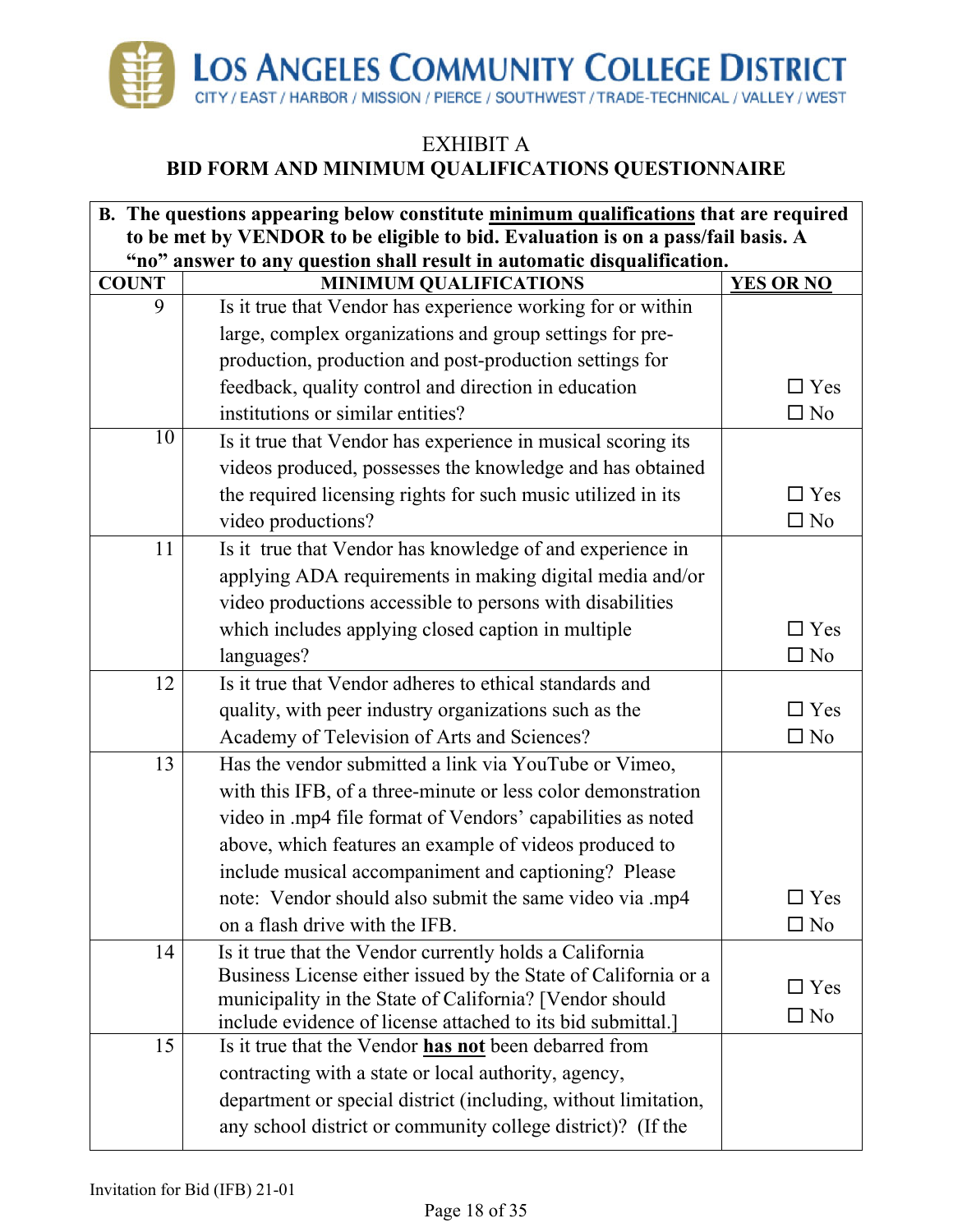

| B. The questions appearing below constitute minimum qualifications that are required |                                                                                                                                                                                                                                                                                                                                                                                                                                                    |                            |  |  |  |  |
|--------------------------------------------------------------------------------------|----------------------------------------------------------------------------------------------------------------------------------------------------------------------------------------------------------------------------------------------------------------------------------------------------------------------------------------------------------------------------------------------------------------------------------------------------|----------------------------|--|--|--|--|
|                                                                                      | to be met by VENDOR to be eligible to bid. Evaluation is on a pass/fail basis. A                                                                                                                                                                                                                                                                                                                                                                   |                            |  |  |  |  |
|                                                                                      | "no" answer to any question shall result in automatic disqualification.                                                                                                                                                                                                                                                                                                                                                                            |                            |  |  |  |  |
| <b>COUNT</b>                                                                         | <b>MINIMUM QUALIFICATIONS</b>                                                                                                                                                                                                                                                                                                                                                                                                                      | <b>YES OR NO</b>           |  |  |  |  |
|                                                                                      | Vendor is a Project Joint Venture, then answer on the basis                                                                                                                                                                                                                                                                                                                                                                                        |                            |  |  |  |  |
|                                                                                      | of the experience of the Principal Managing Partner of the                                                                                                                                                                                                                                                                                                                                                                                         | $\Box$ Yes                 |  |  |  |  |
|                                                                                      | Project Joint Venture)                                                                                                                                                                                                                                                                                                                                                                                                                             | $\square$ No               |  |  |  |  |
| 16                                                                                   | Is it true that Vendor carries a minimum of \$1,000,000 per<br>occurrence of general liability insurance, \$1,000,000 of<br>Worker's Compensation insurance per accident, at least<br>\$1,000,000 of professional liability per incident and business<br>auto liability insurance with limits no less than \$1,000,000?<br>These items are noted in Exhibit G. (Proof of insurance will<br>be required and requested prior to contract execution.) | $\Box$ Yes<br>$\square$ No |  |  |  |  |

| <b>BIDDER</b>                                                  |  | Check One:      |
|----------------------------------------------------------------|--|-----------------|
| (Type or Print Complete Legal Name or Firm)                    |  |                 |
| BY                                                             |  | Sole Ownership  |
| (Signature – Wet Ink - This must be signed by an<br>individual |  |                 |
|                                                                |  | Partnership     |
|                                                                |  | Corporation     |
|                                                                |  | Other (Specify) |
| Printed Name                                                   |  |                 |
|                                                                |  |                 |
| EIN or SSN of Bidder                                           |  |                 |
|                                                                |  |                 |
|                                                                |  | State Zip Code  |
|                                                                |  |                 |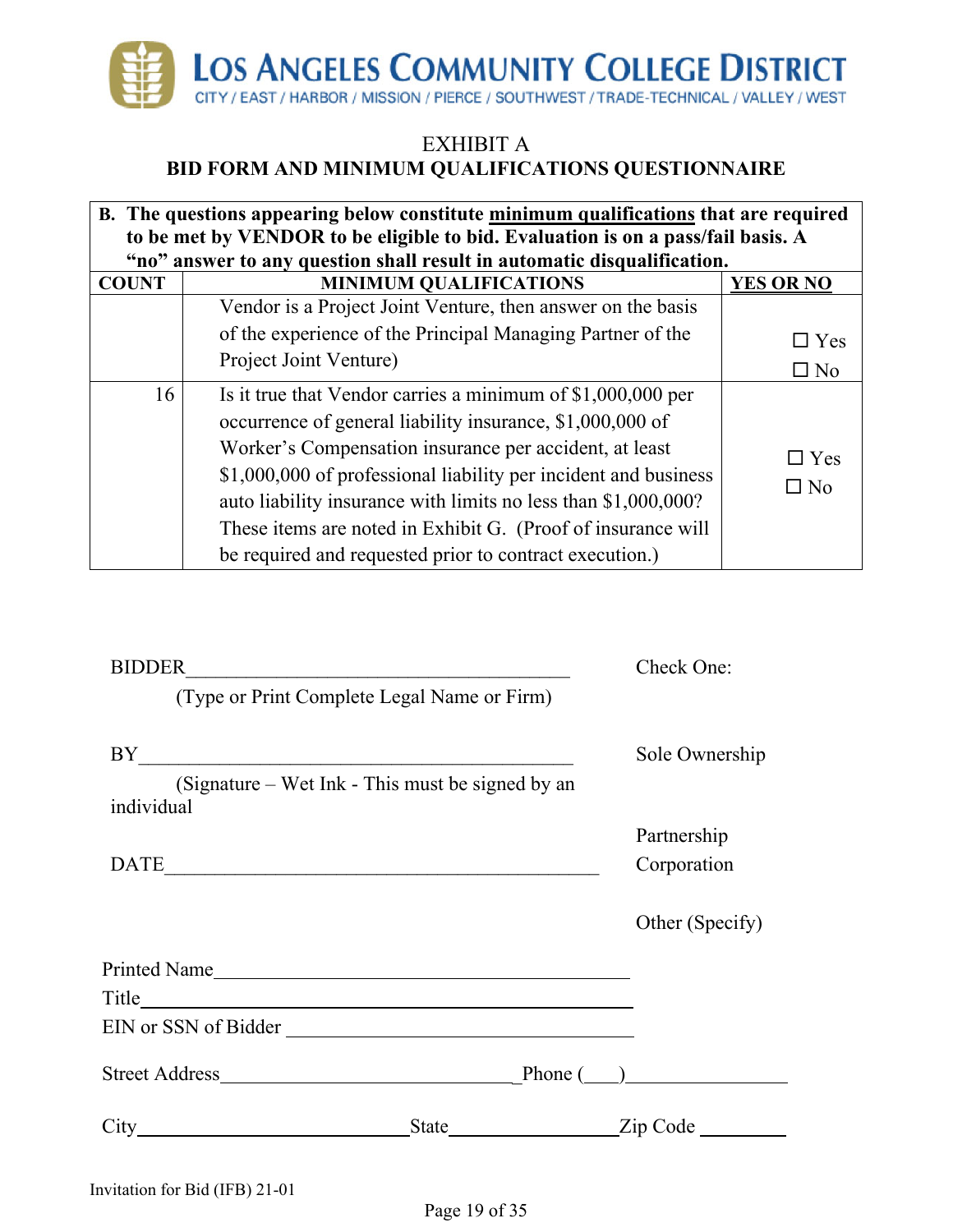

#### **C. PAST PROJECT EXPERIENCE / REFERENCES**

The following table requests references showing Vendor's general experience in public contracts or with similar entities. Failure or inability to provide the required number of past projects requested shall result in disqualification.

Please list the contracts and their respective contract values that the Vendor has completed in the past three (3) years. For each project listed state: (a) the project name; (b) a general description of the Vendor's scope of performance required under the contract; (c) the total dollar amount of the contract; (d) the name, address and telephone number of a representative for the project owner who may be contacted as a reference; (e) the date of actual completion of the contract from start date of contract and (f) whether the contract was completed within the contractual time and budget or price provided for in the contract.

|             | <b>REFERENCES</b>          |             |                                   |            |              |  |
|-------------|----------------------------|-------------|-----------------------------------|------------|--------------|--|
| (a) Project | (b) Description / Scope of | (c) Dollar  | (d) Reference Contact Information | (e)Length  | (f)          |  |
| <b>Name</b> | Work                       | \$ value of | (NAME, ADDRESS, TELEPHONE         | for        | Completed    |  |
|             |                            | contract    | <b>NUMBER AND EMAIL ADDRESS)</b>  | Completion | within       |  |
|             |                            |             |                                   |            | timeline and |  |
|             |                            |             |                                   |            | budgeted     |  |
|             |                            |             |                                   |            | amount?      |  |
|             |                            |             |                                   |            | (Y/N)        |  |
|             |                            |             |                                   |            |              |  |
|             |                            |             |                                   |            |              |  |
|             |                            |             |                                   |            |              |  |
|             |                            |             |                                   |            |              |  |
| 2.          |                            |             |                                   |            |              |  |
|             |                            |             |                                   |            |              |  |
|             |                            |             |                                   |            |              |  |
| 3.          |                            |             |                                   |            |              |  |
|             |                            |             |                                   |            |              |  |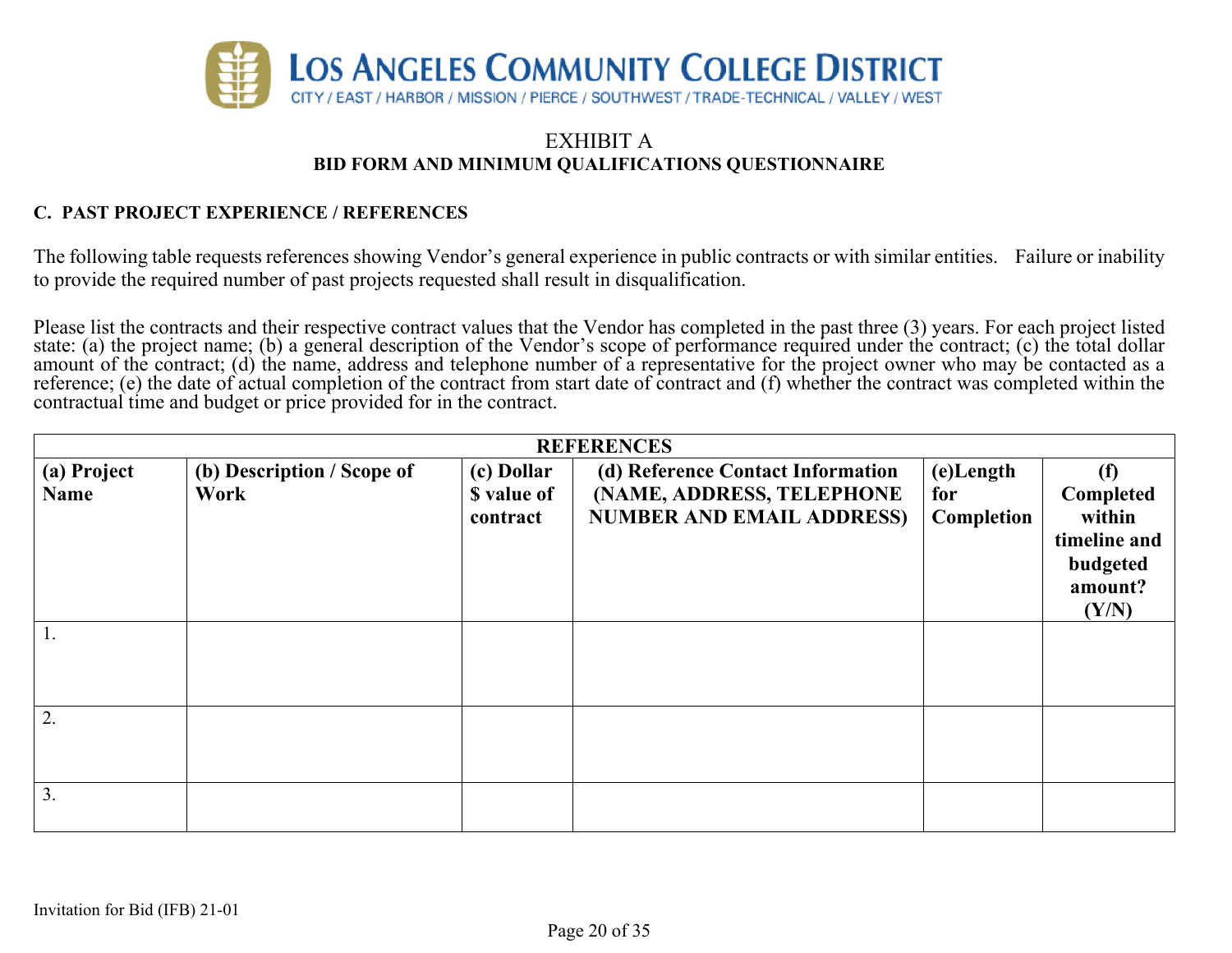

I certify that as the authorized representative of the Vendor named herein that I have the authority to legally bind the Vendor to the responses above and understand that at any time such responses are discovered or determined to be untrue or incorrect that such occurrence will disqualify my company from consideration in this Invitation for Bid.

| <b>VENDOR REPRESENTATIVE NAME :</b> |  |
|-------------------------------------|--|
| POSITION:                           |  |
| SIGNATURE:                          |  |
| DATE:                               |  |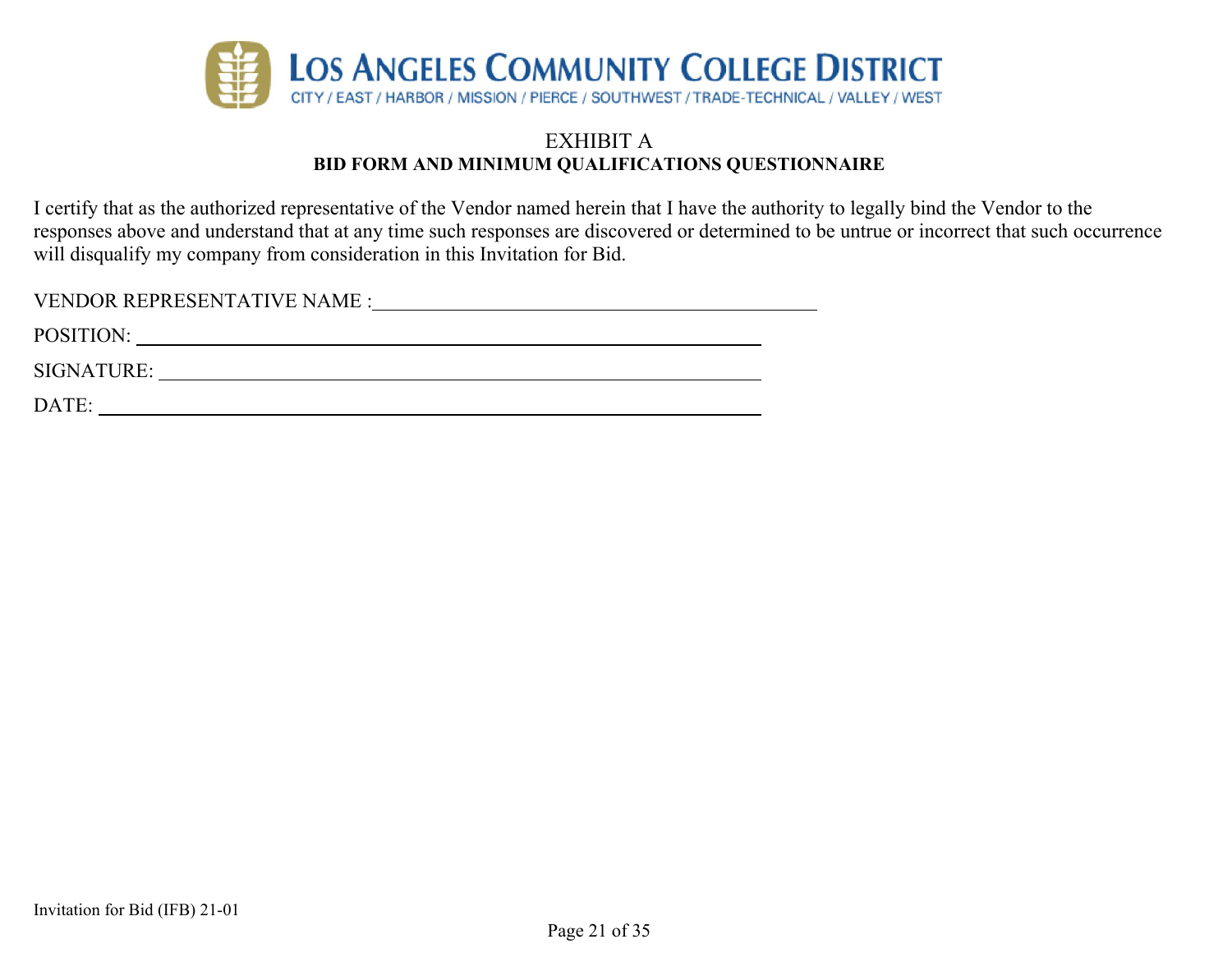

# **EXHIBIT B**

## **NONCOLLUSION AFFIDAVIT TO BE EXECUTED BY BIDDER AND SUBMITTED WITH ITS BID**

(Name) (Name)  $\qquad \qquad$  , being first duly sworn, disposes and says that he or she is (Title) of (Company) (Company) (Company)  $\qquad \qquad$ , the party making the foregoing proposal, that the proposal is not made in the interest of, or on behalf of, any undisclosed person, partnership, company, association, organization, or corporation; that the proposal is genuine and not collusive or sham; that the proposer has not directly or indirectly induced any other proposer to put in a false or sham proposal, and has not directly or indirectly colluded, conspired, connived, or agreed with any proposer or anyone else to put in a sham proposal, or that anyone shall refrain from proposing; that the proposer has not in any manner, directly, or indirectly, sought by agreement, communication, or conference with anyone to fix the proposal price of the proposer or any other proposer, or to secure any advantage against the public body awarding the contract of anyone interested in the proposed contract; that all statements contained in the proposal are true; and further, that the proposer has not, directly or indirectly, submitted his or her proposal price or any breakdown thereof, or the contents thereof, or divulged information or data relative thereto, or paid, and will not pay, any fee to any corporation, partnership, company, association, organization, bid depository, or to any member or agent thereof to effectuate a collusion or sham proposal.

IN WITNESS WHEREOF, the undersigned has executed this Noncollusion Affidavit this  $\qquad \qquad$  Day of  $\qquad \qquad$ , 2021.

PROPOSER (Type or Print Complete Legal Name of Firm)

| By                             |              |                              |      |
|--------------------------------|--------------|------------------------------|------|
| (Signature)                    |              |                              |      |
|                                |              |                              |      |
|                                |              |                              |      |
| (Type or Print)                |              |                              |      |
|                                |              |                              |      |
| Title                          |              |                              |      |
|                                |              |                              |      |
| Address                        |              |                              | City |
|                                |              |                              |      |
|                                | <b>State</b> | $\mathsf{Zip} \_\_\_\_\_\_\$ |      |
| Invitation for Bid (IFB) 21-01 |              |                              |      |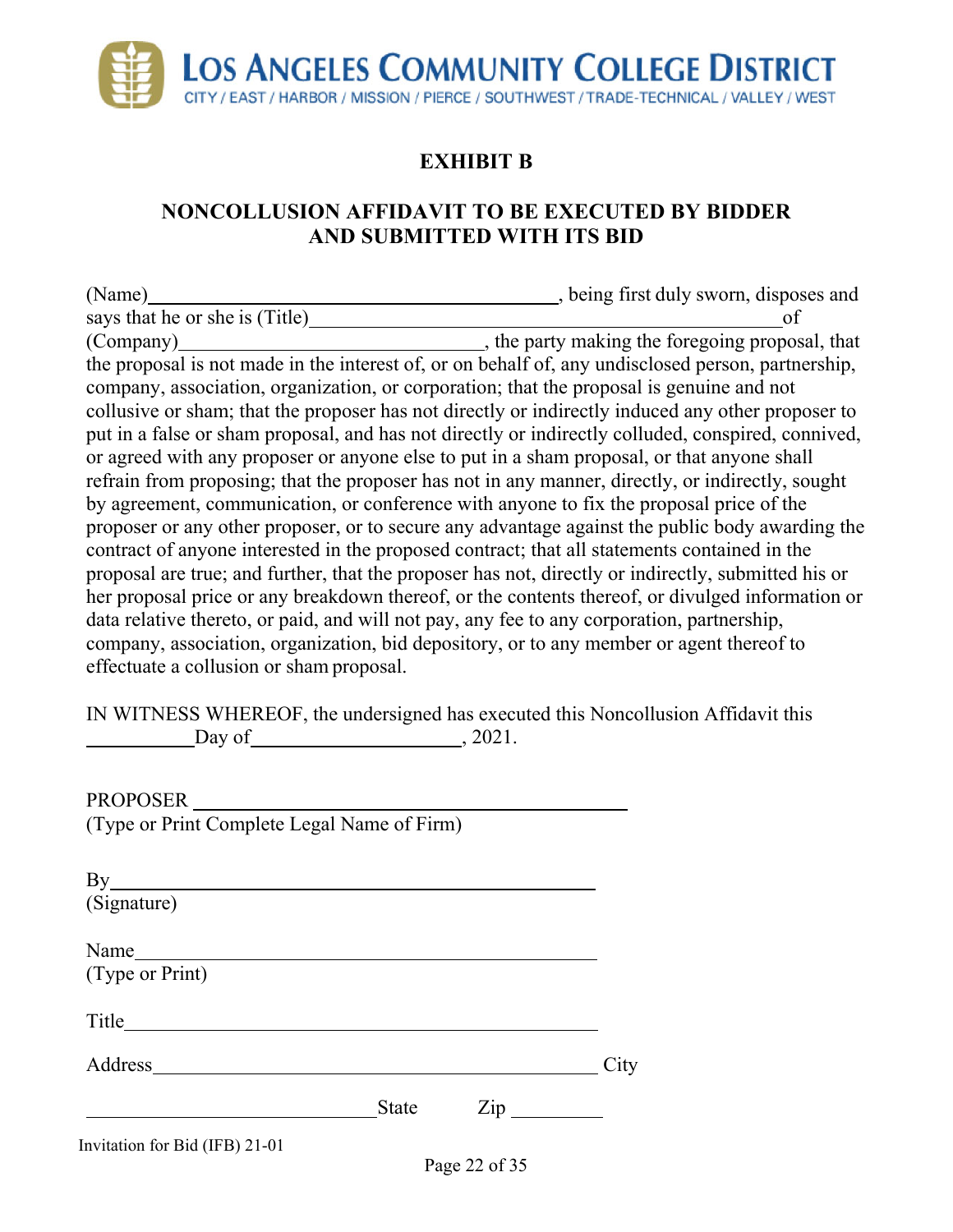

## **EXHIBIT C**

## **CERTIFICATION OF NON-DISCRIMINATIONTO BE EXECUTED BY BIDDER AND SUBMITTED WITH ITS BID**

Proposer hereby certifies that in performing work or providing products for the District, there shall be no discrimination in its hiring or employment practices because of age, sex, race, color, ancestry, national origin, religious creed, physical handicap, medical condition, marital status, or sexual orientation, except as provided for in Section 12940 of the California Government Code. Proposer shall comply with applicable federal and California anti-discrimination laws, including but not limited to the California Fair Employment and Housing Act, beginning with Section 12900 of the California Government Code.

IN WITNESS WHEREOF, the undersigned has executed this Certificate of Non-Discrimination this day of 3021.

| PROPOSER                             |                                                                               |        |
|--------------------------------------|-------------------------------------------------------------------------------|--------|
|                                      | (Type or Print Complete Legal Name of Firm)                                   |        |
|                                      |                                                                               |        |
|                                      | (Signature)                                                                   |        |
|                                      |                                                                               | (Type) |
|                                      | or Print)                                                                     |        |
| Title <b>The Communist Structure</b> |                                                                               |        |
| Address ___                          |                                                                               |        |
| $City_$                              | State <u>Zip</u><br><u> 1980 - Andrea Stadt Britain, amerikansk politik (</u> |        |
|                                      |                                                                               |        |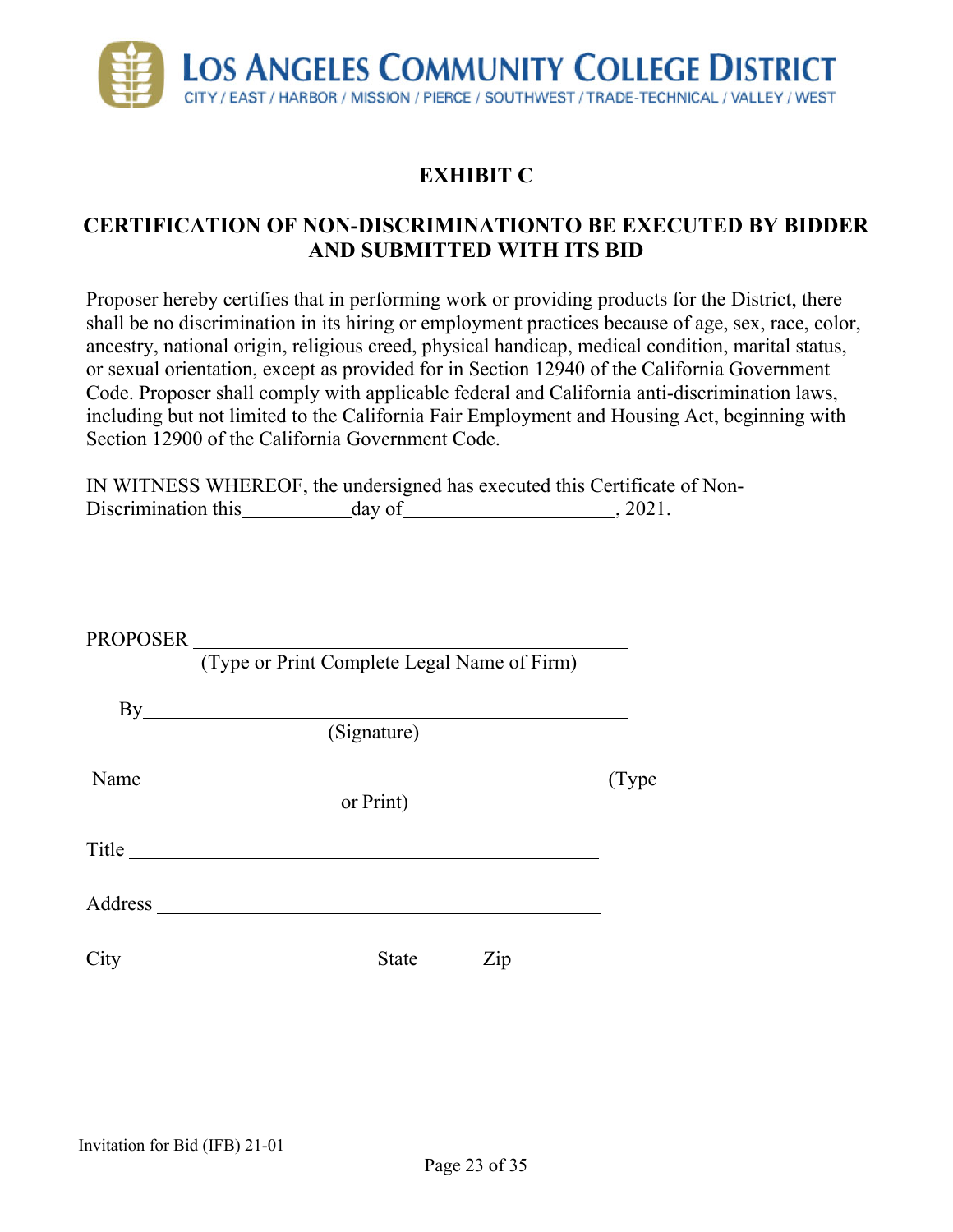

#### **EXHIBIT D CONFIDENTIALITY AGREEMENT**

The undersigned, a duly authorized officer of

\_\_\_\_\_\_\_\_\_\_\_\_\_\_\_\_\_\_\_\_\_\_\_\_\_\_\_\_\_\_\_\_\_\_\_\_\_\_\_\_\_\_\_\_\_\_\_\_\_, does hereby represent, warrant and

agree to the following statement:

All financial, statistical, personal, technical or other data and information relating to the District's operation which are designated confidential by the District and made available to the undersigned shall be protected by the undersigned from unauthorized use and disclosure.

Date:  $\frac{2}{\sqrt{2\pi}}$ 

Name of Bidder

 $\mathbf{By:}$ 

Authorized Officer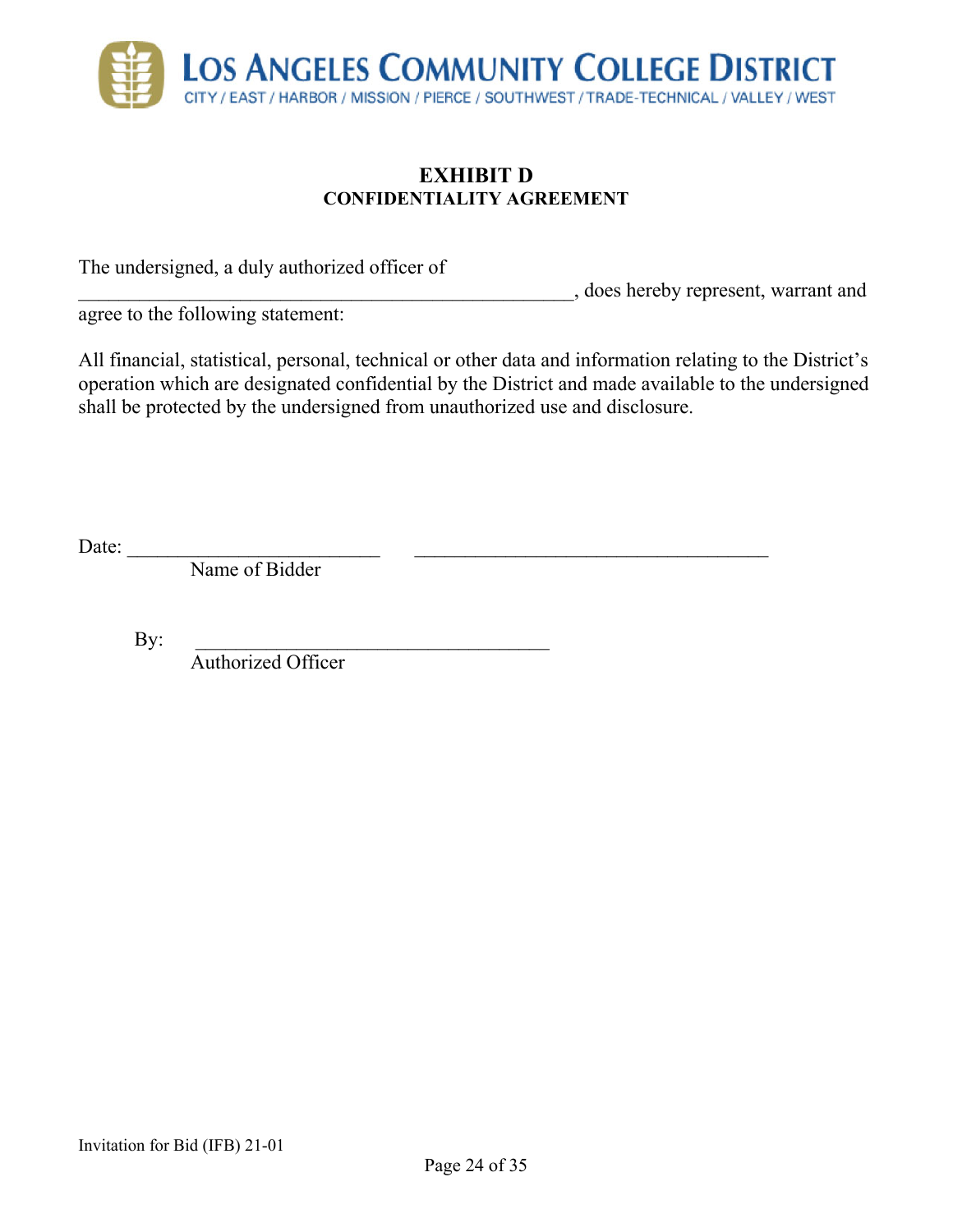

#### **EXHIBIT E ACKNOWLEDGMENT OF ADDENDA**

#### **The Bidder shall signify receipt of all Addenda, if any, here**:

| <b>ADDENDUM NO.</b> | <b>DATE RECEIVED</b> | <b>SIGNATURE</b> |
|---------------------|----------------------|------------------|
|                     |                      |                  |
|                     |                      |                  |
|                     |                      |                  |
|                     |                      |                  |
|                     |                      |                  |
|                     |                      |                  |
|                     |                      |                  |

**If necessary, please print and sign additional pages.** 

BIDDER \_\_\_\_\_\_\_\_\_\_\_\_\_\_\_\_\_\_\_\_\_\_\_\_\_\_\_\_\_\_\_\_\_\_\_\_\_\_\_\_\_

(Type or Print Complete Legal Name of Firm)

 $\mathbf{By}$ 

(Signature)

Name $\Box$ 

(Type or Print)

Title \_\_\_\_\_\_\_\_\_\_\_\_\_\_\_\_\_\_\_\_\_\_\_\_\_\_\_\_\_\_\_\_\_\_\_\_\_\_\_\_\_\_\_\_\_

Address \_\_\_\_\_\_\_\_\_\_\_\_\_\_\_\_\_\_\_\_\_\_\_\_\_\_\_\_\_\_\_\_\_\_\_\_\_\_\_\_\_\_

| $\sim$<br>◡ェ៶ | uuw | --- |  |
|---------------|-----|-----|--|
|---------------|-----|-----|--|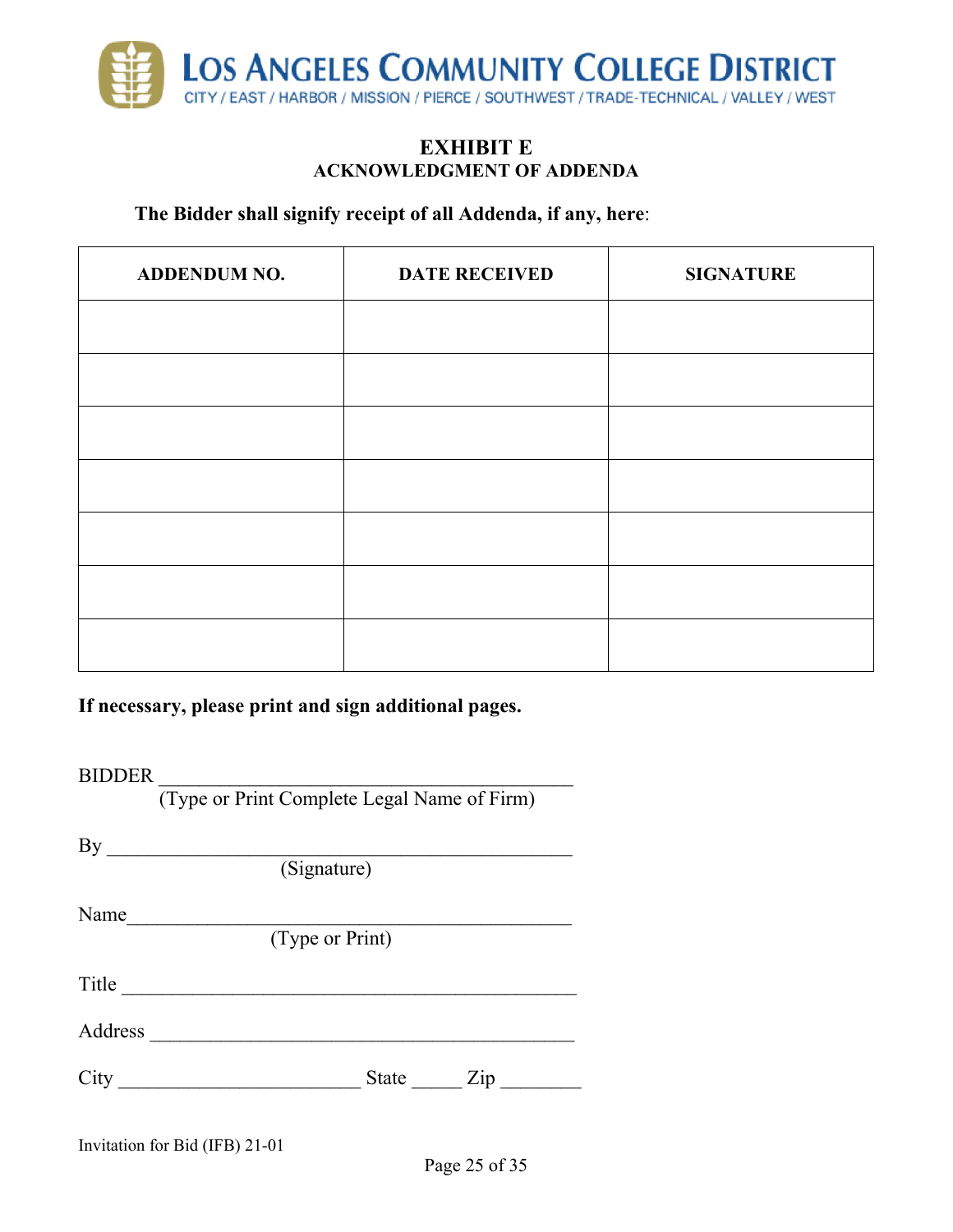

#### **EXHIBIT F**

## **EXCEPTIONS AND DEVIATIONS TO SERVICES AGREEMENT**

The Bidder acknowledges it has seen and reviewed the Services Agreement in Exhibit G and attests to the following:

1. Certain exceptions and deviations may deem the bid non-responsive and result in rejection of the bid.

a. Bids that mandate the use of bidder standard services contract, rather than utilizing the District's standard services contract.

b. Bids that reject the following integral provisions of the District's contract terms and conditions will be treated as a rejection of the District's contract and these bids will be rejected.

| Term of Agreement                           |
|---------------------------------------------|
| Governing Law & Venue                       |
| Non-Discrimination                          |
| <b>Board Authorization</b>                  |
| Requirements for Federally-Funded Contracts |
|                                             |

2. In the event that exceptions and deviations to the Services Agreement are requested after the contract has been awarded, the District may deem the bid non-responsive and may disqualify the bid at its discretion.

 $\Box$  We have no exceptions or deviations to the Implementation Services Agreement

 $\Box$  We have the following or the attached exceptions and/or deviations to the Implementation Services Agreement.

| <b>BIDDER</b> |                                             |
|---------------|---------------------------------------------|
|               | (Type or Print Complete Legal Name of Firm) |
| By            |                                             |
|               | (Signature)                                 |
| Name          |                                             |
|               | (Type or Print)                             |
| Title         |                                             |
| Address       |                                             |
| City          | State<br>$\overline{Z}$ ip                  |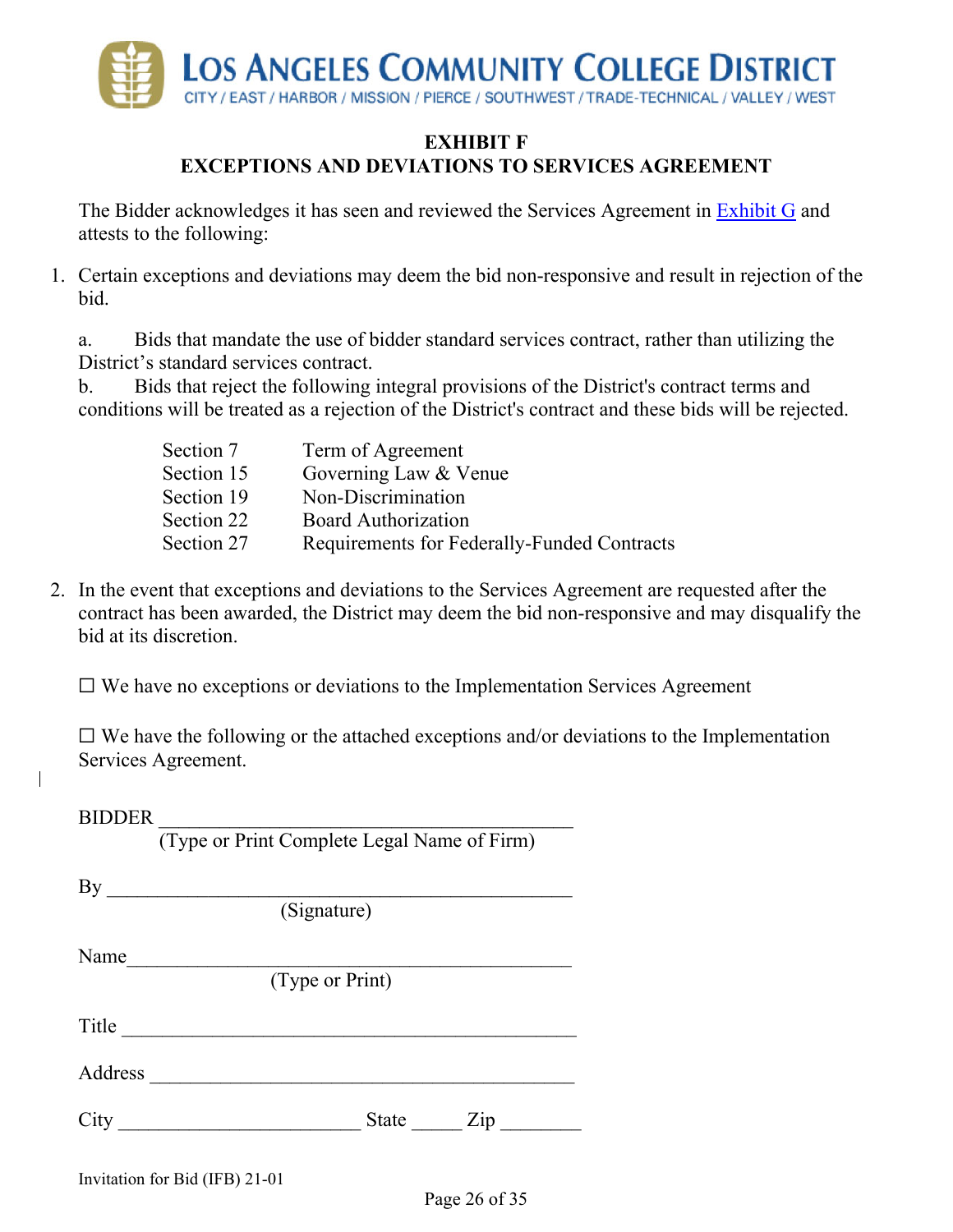

## **SAMPLE FORM AGREEMENT SERVICES AGREEMENT**

PARTIES:

LOS ANGELES COMMUNITY COLLEGE DISTRICT ("District")

770 Wilshire Boulevard

Los Angeles, California 90017 ("District")

("Contractor")

DATE:

TERM OF AGREEMENT: One year with four one-year (subject to satisfactory annual review) option periods, with a Effective Start date of January 1, 2021 upon approval by the Board of Trustees of the Los Angeles Community College District on February 1, 2021.

## **RECITALS**

WHEREAS, the District is authorized to contract for the procurement of professional services as authorized by law; and

WHEREAS, the Contractor is specially licensed, trained, experienced and competent to perform the services described herein pursuant to this agreement;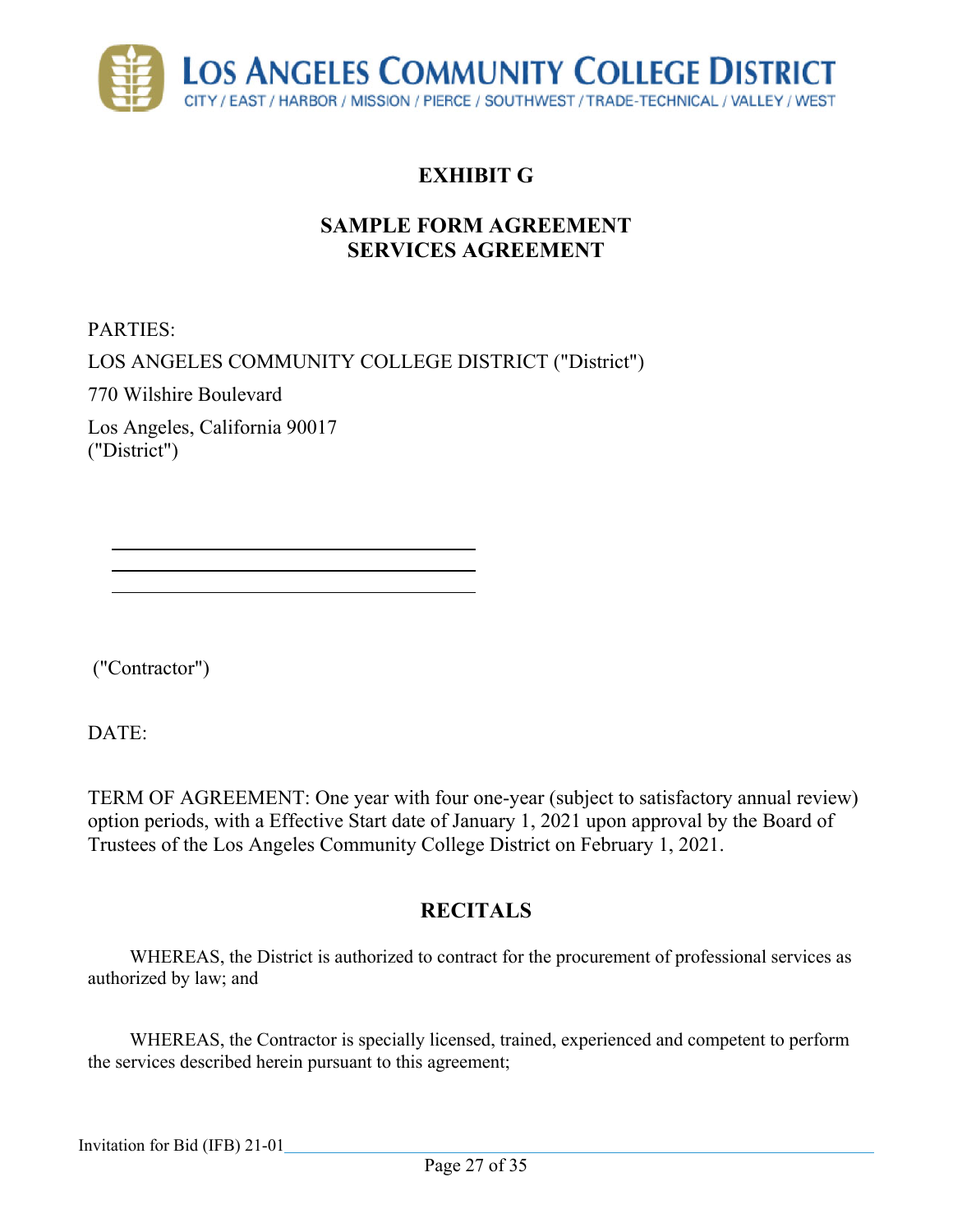

## **SAMPLE FORM AGREEMENT SERVICES AGREEMENT**

NOW, THEREFORE, in consideration of the mutual covenants and conditions hereinafter contained, the parties hereby agree as follows:

### **AGREEMENT**

- 1. **SERVICES**. The Contractor shall perform the Services set forth in Exhibit"A(the "Services") in compliance with specifications and standards set forth in that Exhibit. The District shall have the right to order, in writing, changes in the scope of work or under the Services to be performed with any applicable version of the compensation paid hereunder agreed upon by the District and the Contractor. Any adjustment to fees, rate schedules, or schedule of performance can only be adjusted pursuant to written agreement between the parties.
- 2. **KEY PERSONNEL**. In performing the Services, Contractor hereby designates the following as "Key Personnel" under this Agreement. Contractor shall not reassign, replace or reduce the labor commitment of any Key Personnel without the prior written consent of the District.

- 3. **CONTRACT DOCUMENTS**. The complete contract between the Contractor and the District includes the following documents as applicable: the advertisement for Request For Proposals, the RFP conditions, requirements and specifications, the Contractor's proposal and its acceptance by the District, the District's contract, and all amendments thereto. Any of these documents shall be interpreted to include all provisions of the other documents as though fully set forth therein.
- 4. **WARRANTIES**. The Contractor warrants and represents that it is specially trained, qualified, duly licensed, experienced, and competent to provide the Services. The Contractor warrants that Services (and any goods in connection therewith) furnished hereunder will conform to the requirements of this agreement (including all descriptions, specifications and drawings made a part hereof) and in the case of goods will be merchantable, fit for their intended purposes, free from all defects in materials and workmanship and to the extent not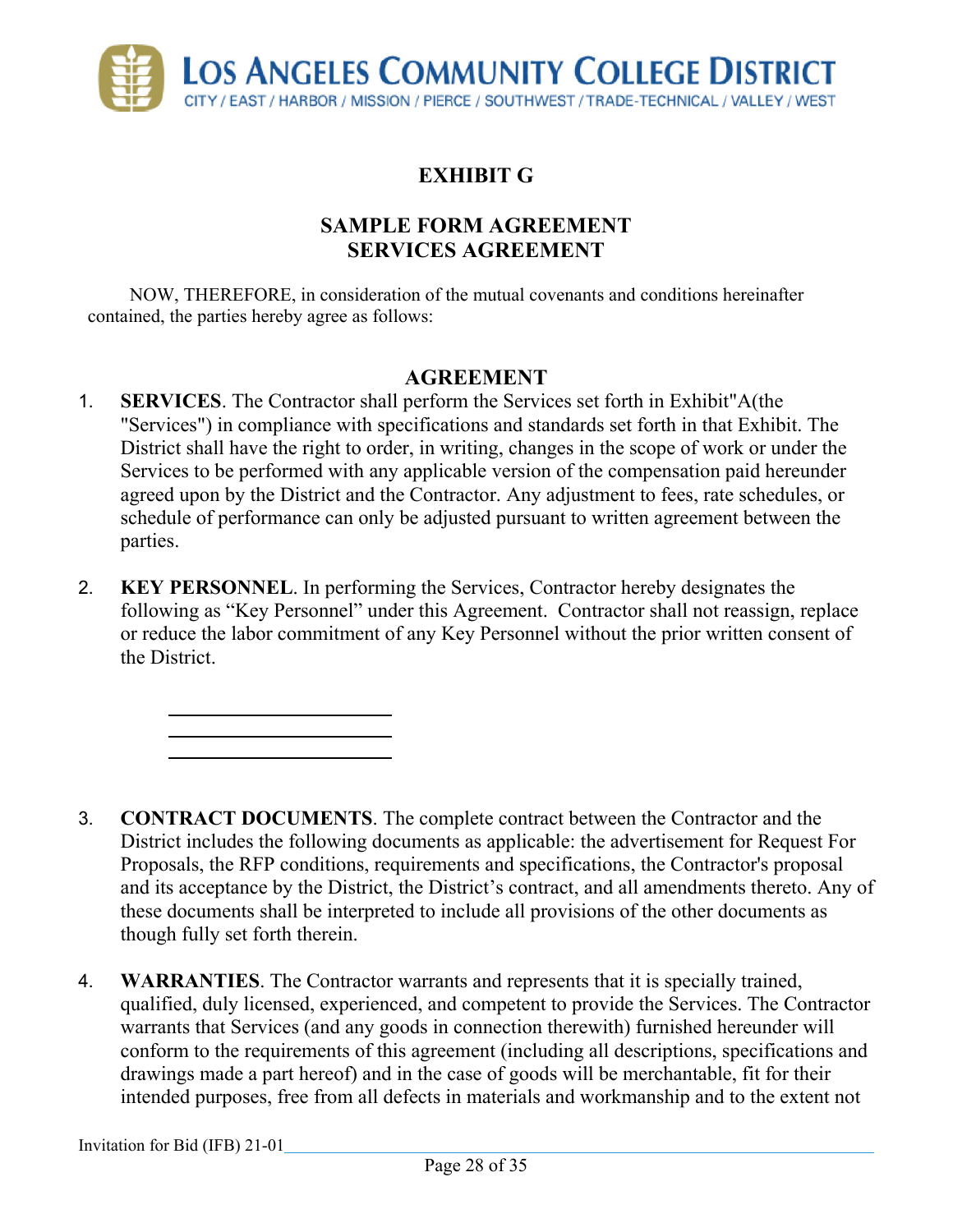

## **SAMPLE FORM AGREEMENT SERVICES AGREEMENT**

manufactured pursuant to detailed designs furnished by the District, free from defects in design. The District's approval of designs or specifications furnished by the Contractor shall not relieve the Contractor of its obligations under this warranty. All warranties, including special warranties specified elsewhere herein, shall inure to the District, its successors, assigns, and users of the goods or services.

- 5. **FEES.** The District shall pay the Contractor the fees set forth in Exhibit B, in accordance with the terms and conditions of this Agreement. The Contractor represents that such fees do not exceed the Contractor's customary current price schedule. The District shall pay all applicable taxes; excepting, however, the federal excise tax, and all state and local property taxes, as college districts are exempt therefrom. Payment shall be made by the District's Accounts Payable Office upon submittal of invoice(s) approved by the Vice-Chancellor of Finance and Resource Development, or designee, at the District Educational Services Center.
- 6. **EXPENSES**. The Contractor shall assume all expenses incurred in connection with performance except as otherwise provided in this agreement.
- 7. **TERM OF AGREEMENT**. This agreement shall be for the term set forth above, unless sooner terminated pursuant to the terms hereof.
- 8. **TERMINATION OF AGREEMENT.** This agreement may be terminated by the District by providing 30 days' prior written notice to the Contractor or immediately upon breach of this agreement by the Contractor.
- 9. **DOCUMENTATION.** The Contractor agrees to provide to the District, at no charge, a sufficient number of nonproprietary manuals and other printed materials, as used in connection with the Services, and updated versions thereof, which are necessary or useful to the District in its use of the Services provided hereunder.
- 10. **RIGHTS IN DATA.** All technical communications and records originated or prepared by the Contractor pursuant to this agreement including papers, reports, charts, computer programs, and other documentation, but not including the Contractor's administrative communications and records relating to this agreement shall be delivered to and shall become the exclusive property of the District and may be copyrighted by the District. The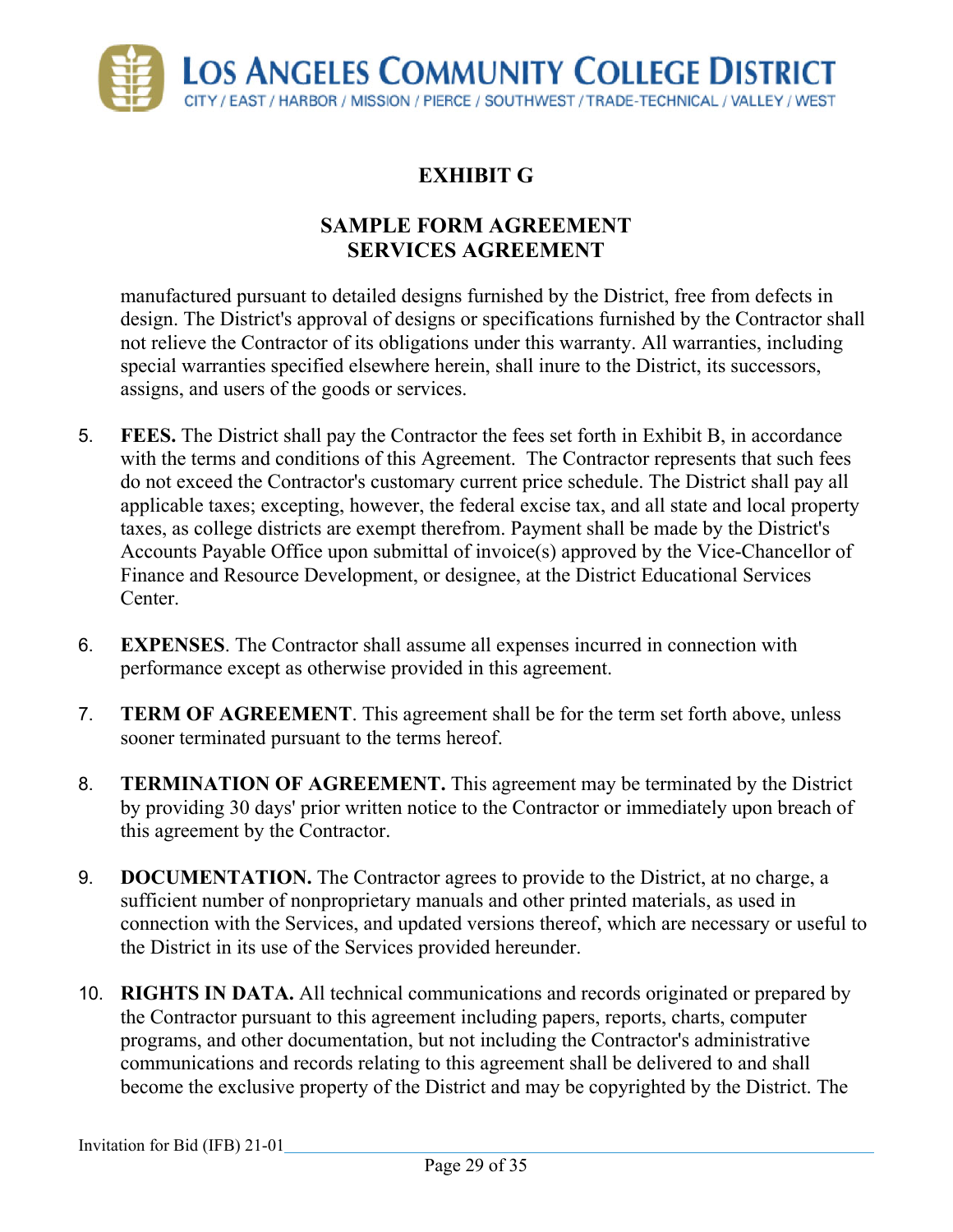

## **SAMPLE FORM AGREEMENT SERVICES AGREEMENT**

ideas, concepts, know-how, or techniques relating to data processing, developed during the course of this agreement by the Contractor or jointly by the Contractor and the District can be used by either party in any way it may deem appropriate. All inventions, discoveries or improvements of the computer programs developed pursuant to this agreement shall be the property of the District. During the term of this agreement, certain information which the District deems confidential ("Confidential Information") might be disclosed to the Contractor. The Contractor agrees not to divulge, duplicate or use any Confidential Information obtained by the Contractor during the Contractor's engagement. Such Confidential Information may include, but is not limited to, student and employee information, computer programs, and data in the District's written records or stored on the District's computer systems.

- 11. **CONTRACTOR ACCOUNTING RECORDS.** Records of the Contractor's directly employed personnel, other consultants and reimbursable expenses pertaining to the work and records of account between the District and the Contractor shall be maintained on an accounting basis acceptable to the District and shall be available for examination by the District or its authorized representative(s) during regular business hours within one (1) week following a request by the District to examine such records. Failure by the Contractor to permit such examination within one (1) week of a request shall permit the District to withhold all further payments until such examination is completed unless an extension of time for examination is authorized by the District in writing.
- 12. **RELATIONSHIP OF PARTIES.** With regard to performance hereunder, the Contractor is an independent contractor and not an officer, agent, partner, joint venturer, or employee of the District. The Contractor shall not, at any time, or in any manner, represent that it or any of its agents or employees is in any manner agents or employees of the District.
- 13. **DISTRICT REPRESENTATIVE.** The contact person set forth above or his or her designee shall represent the District in the implementation of this agreement.
- 14. **WAIVER OF DAMAGES; INDEMNITY.** The Contractor hereby waives and releases the District from any claims the Contractor may have at any time arising out of or relating in any way to this agreement, except to the extent caused by the District's willful misconduct. Notwithstanding the foregoing, the parties agree that in no event shall the District be liable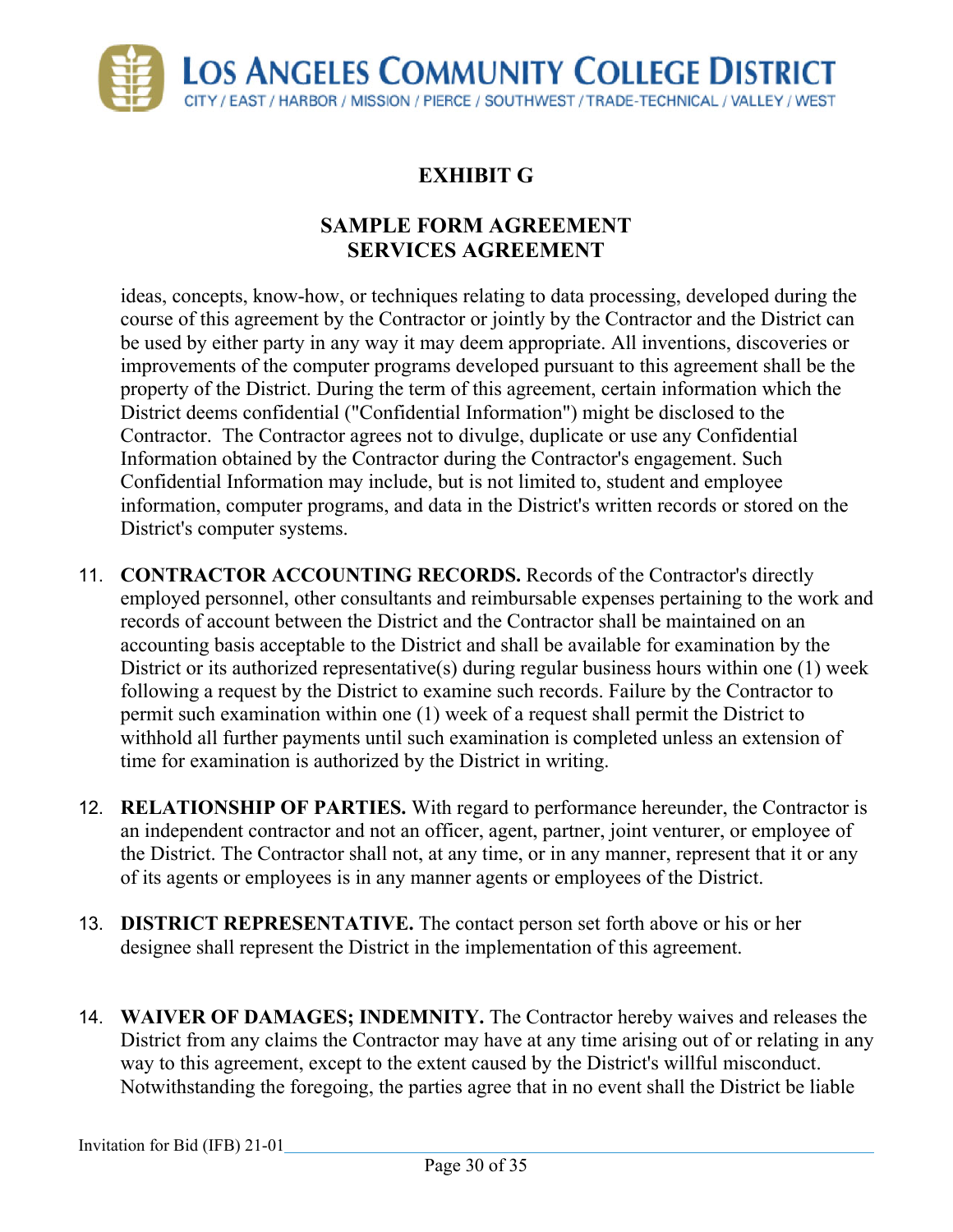

## **SAMPLE FORM AGREEMENT SERVICES AGREEMENT**

for any loss of the Contractor's business, revenues or profits, or special, consequential, incidental, indirect or punitive damages of any nature, even if the District has been advised in advance of the possibility of such damages. This shall constitute the District's sole liability to the Contractor and the Contractor's exclusive remedies against the District. Except for the sole negligence or willful misconduct of the District the Contractor shall indemnify, hold harmless and defend the District and its Board of Trustees, officers, employees, and agents from any liability, losses, costs, damages, claims, and obligations relating to or arising from this agreement.

Without limiting the foregoing, the Contractor shall indemnify and hold harmless the District, and its Board of Trustees, officers, employees, and agents from all liability, losses, costs, damages, claims, and obligations of any nature or kind, including attorneys' fees, costs, and expenses, for infringement or use of any copyrighted or uncopyrighted composition, secret process, patented or unpatented invention, article or appliance, registered or unregistered trademark, servicemark, or tradename, furnished or used in connection with this agreement. The Contractor, at its own expense, shall defend any action brought against the District to the extent that such action is based upon a claim that the goods or software supplied by the Contractor or the operation of such goods infringes a patent, trademark, or copyright or violates a trade secret.

Each party hereto (the "Indemnifying Party") agrees to protect, indemnify, defend and hold harmless to the other party, and its affiliates, successors, assigns, directors, officers, employees, and agents, from and against any and all losses, claims, liens, liabilities and expenses whatsoever, arising from or relating to the performance of this Agreement but only to the extent of the Indemnifying Party's fault hereunder.

15. **INSURANCE.** Without limiting the Contractor's indemnification of the District and as a material condition of this agreement, the Contractor shall procure and maintain at its sole expense, for the duration of this agreement, insurance coverage with limits, terms and conditions at least as broad as set forth in this section. The Contractor shall secure and maintain, at a minimum, insurance as set forth below, with insurance companies acceptable to the District to protect the District from claims which may arise from operations under this agreement, whether such operations be by the Contractor or any subcontractor or anyone directly or indirectly employed by any of them. As a material condition of this agreement, the Contractor shall furnish to the District certificates of such insurance and endorsements,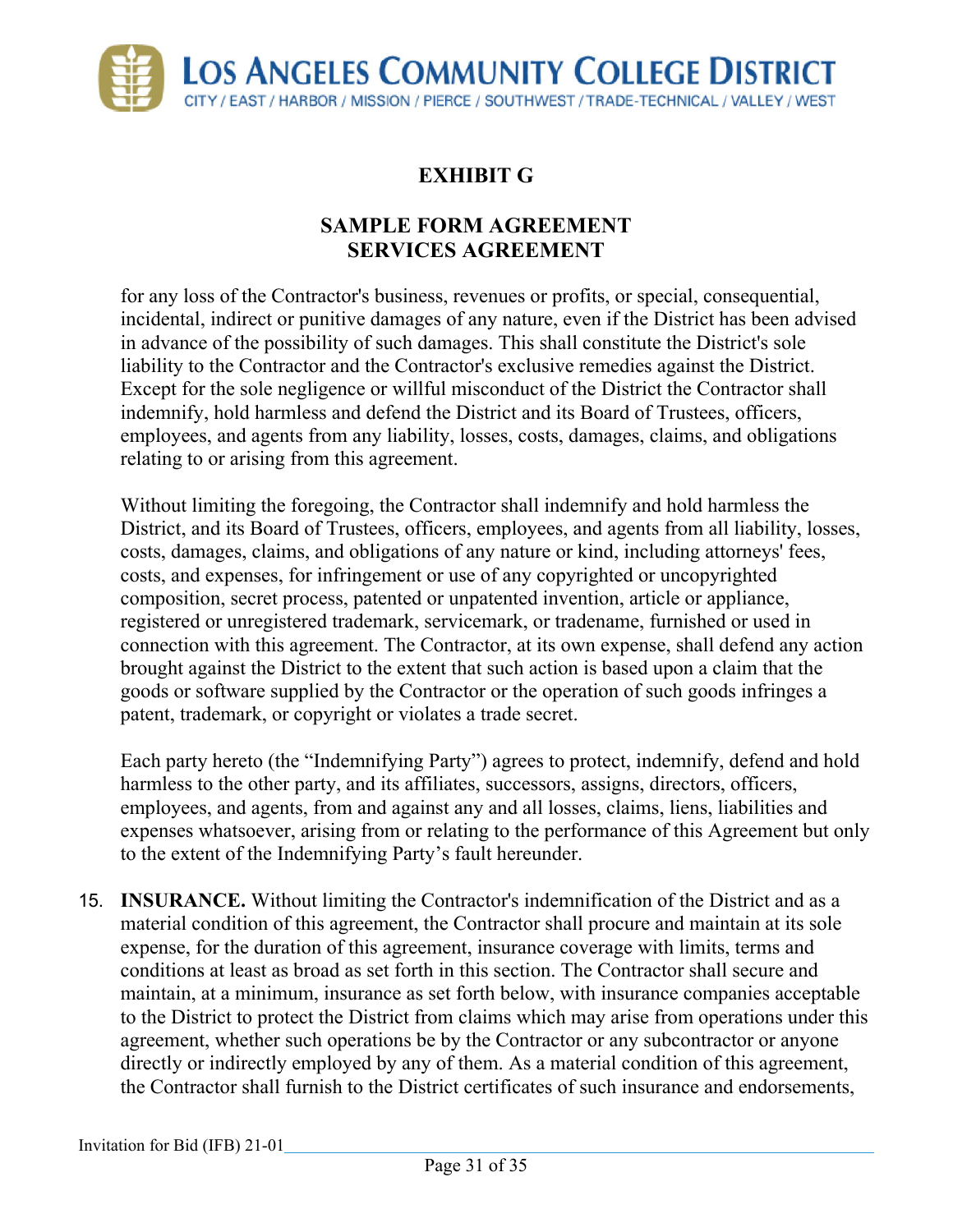

## **SAMPLE FORM AGREEMENT SERVICES AGREEMENT**

which shall include a provision for a minimum thirty-days notice to the District prior to cancellation of or a material change in coverage.

The Contractor shall provide the following insurance:

a) Commercial General Liability Insurance, "occurrence" form only, to provide defense and indemnity coverage to the Contractor and the District for bodily injury and property damage. Such insurance shall name the District as an additional named insured and shall have a combined single limit of not less than one million dollars (\$1,000,000) per occurrence. The policy so secured and maintained shall include personal injury, contractual or assumed liability insurance; independent contractors; premises and operations; products liability and completed operation; broad form property damage; broad form liability; and owned, hired and non-owned automobile insurance. The policy shall be endorsed to provide specifically that any insurance carried by the District which may be applicable to any claim or loss shall be deemed

excess and non-contributory, and the Contractor's insurance primary, despite any provisions in the Contractor's policy to the contrary.

- b) Professional liability insurance in an amount not less than one million dollars (\$1,000,000) per incident.
- c) Workers' Compensation Insurance with limits as required by the Labor Code of the State of California and Employers Liability insurance limits of not less than one million dollars (\$1,000,000) per accident.
- d) Business auto liability insurance with coverage at least as broad as provided by Insurance Services office form CA 00 01 with limits not less than one million dollars (\$1,000,000) combined single limit, including owned, non-owned, and hired autos;

Failure to maintain the insurance and furnish the required documents may terminate this agreement without waiver of any other remedy the District may have under law.

16. **AMENDMENTS.** This agreement is the entire agreement between the parties as to its subject matter and supersedes all prior or contemporaneous understandings, negotiations, or agreements between the parties, whether written or oral, with respect thereto. This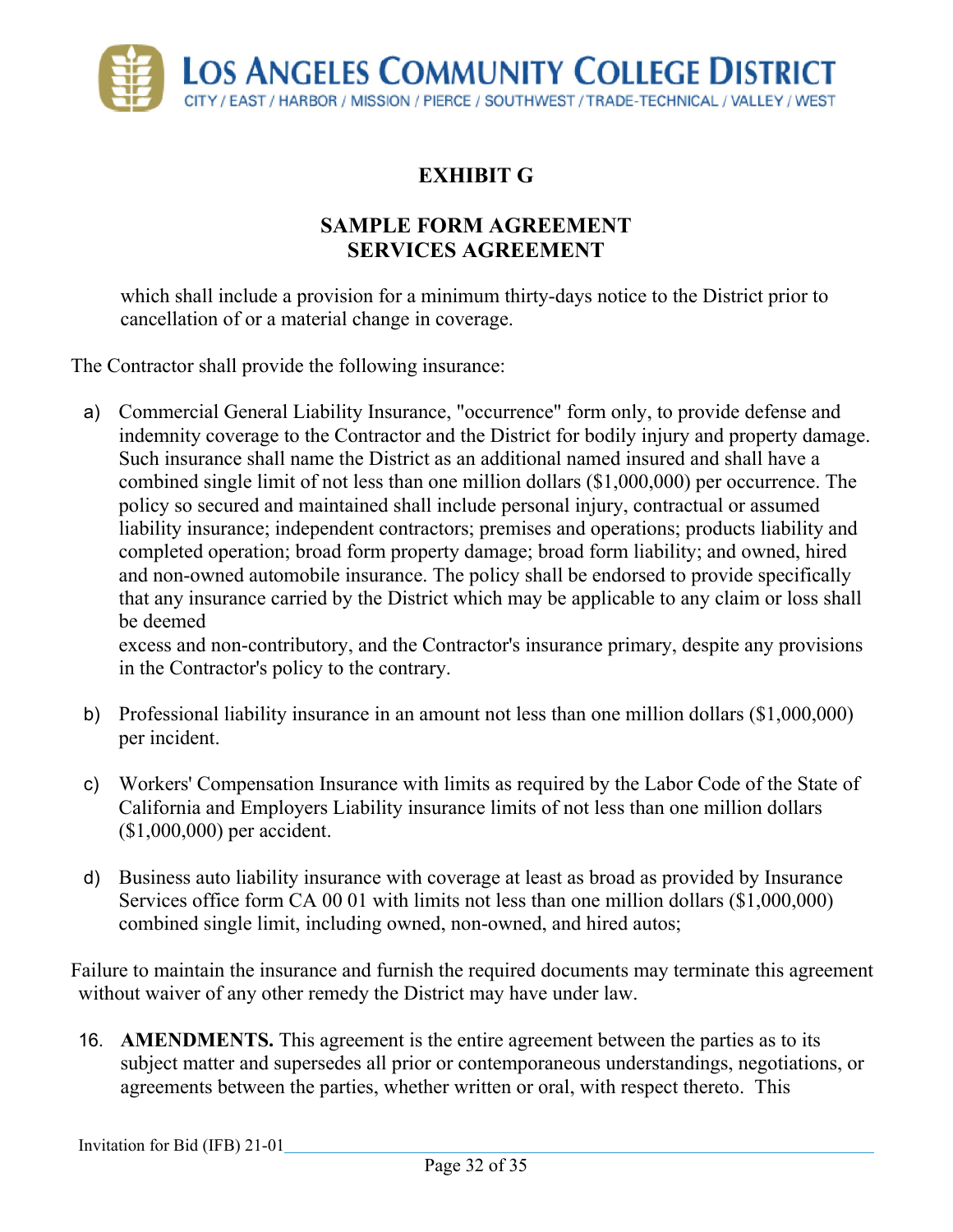

## **SAMPLE FORM AGREEMENT SERVICES AGREEMENT**

agreement may be amended only in a writing signed by both parties.

- 17. **ASSIGNMENT.** This agreement may not be assigned or otherwise transferred, in whole or in part, by either the District or the Contractor without prior written consent of the other.
- 18. **GOVERNING LAW.** This agreement shall be deemed to have been executed and delivered within the State of California, and the rights and obligations of the parties hereunder, and any action arising from or relating to this agreement, shall be construed and enforced in accordance with, and governed by, the laws of the State of California or United States law, without giving effect to conflict of laws principles. Any action or proceeding arising out of or relating to this agreement shall be brought in the county of Los Angeles, State of California, and each party hereto irrevocably consents to such jurisdiction and venue, and waives any claim of inconvenient forum.
- 19. **NONDISCRIMINATION.** The Contractor hereby certifies that in performing work or providing services for the District, there shall be no discrimination in its hiring, employment practices, or operation because of sex, race, religious creed, color, ancestry, national origin, physical disability, mental disability, medical condition, marital status, or sexual orientation, except as provided for in section 12940 of the Government Code. The Contractor shall comply with applicable federal and California anti- discrimination laws, including but not limited to, the California Fair Employment and Housing Act, beginning with Section 12900 of the California Government Code, the provisions of the Civil Rights Act of 1964 (Pub. L. 88-352; 78 Stat. 252) and Title IX of the Education Amendments of 1972 (Pub. L. 92-318) and the Regulations of the Department of Education which implement those Acts. The Contractor agrees to require compliance with this nondiscrimination policy by all subcontractors employed in connection with this agreement.
- 20. **EQUAL OPPORTUNITY EMPLOYER.** The Contractor, in the execution of this agreement, certifies that it is an equal employment opportunity employer.
- 21. **ATTORNEYS' FEES AND COSTS.** If either party shall bring any action or proceeding against the other party arising from or relating to this agreement, each party shall bear its own attorneys' fees and costs, regardless of which party prevails.
- 22. **BOARD AUTHORIZATION.** The effectiveness of this agreement is expressly conditioned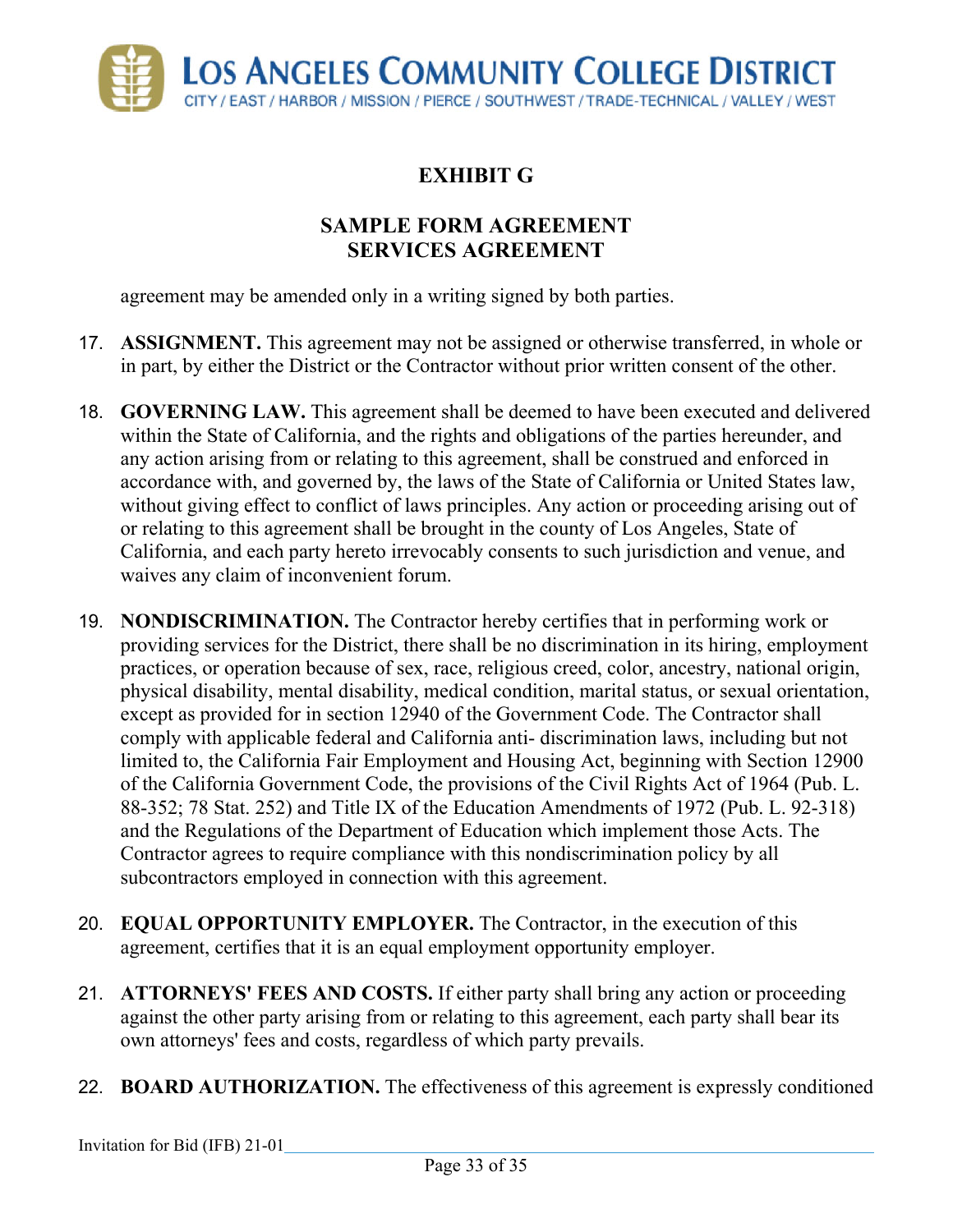

## **SAMPLE FORM AGREEMENT SERVICES AGREEMENT**

upon approval by the District's Board of Trustees.

- 23. **SEVERABILITY.** The Contractor and the District agree that if any part, term, or provision of this agreement is found to be invalid, illegal, or unenforceable, such invalidity, illegality, or unenforceability shall not affect other parts, terms, or provisions of this agreement, which shall be given effect without the portion held invalid, illegal, or unenforceable, and to that extent the parts, terms, and provisions of this agreement are severable.
- 24. **TERMINATION FOR NON-APPROPRIATION OF FUNDS.** If the term of this agreement extends into fiscal years subsequent to that in which it is approved, such continuation of the agreement is contingent on the appropriation and availability of funds for such purpose, as determined in good faith by the District. If funds to effect such continued purpose are not appropriated or available as determined in good faith by the District, this agreement shall automatically terminate and the District shall be relieved of any further obligation.
- 25. **NOTICE.** Any notice required to be given pursuant to the terms of this agreement shall be in writing and served personally or by deposit in the United States mail, postage and fees fully prepaid, addressed to the applicable address set forth above. Service of any such notice if given personally shall be deemed complete upon delivery, and if made by mail shall be deemed complete on the day of actual receipt or at the expiration of 2 business days after the date of mailing, whichever is earlier.
- 26. **CONFLICTS OF INTEREST.** The Contractor agrees not to accept any employment or representation during the term of this agreement which is or may likely make the Contractor financially interested. (as provided in California Government Code Sections 1090 and 87100) in any decision made by the District on any matter in connection with which the Contractor has been retained pursuant to this agreement.

### **27. REQUIREMENTS FOR FEDERALLY FUNDED CONTRACTS.**

A.) If this Agreement is funded by the District, in whole or in part, from revenues received from the Federal Government, then the following additional provisions shall apply. It shall be the Contractor's responsibility to ascertain if Federal funds are involved. B.) Contractor, and any subcontractors at any tier, shall comply with E.O. 11246, "Equal Employment Opportunity," as amended by E.O. 11375, "Amending Executive Order 11246 Relating to